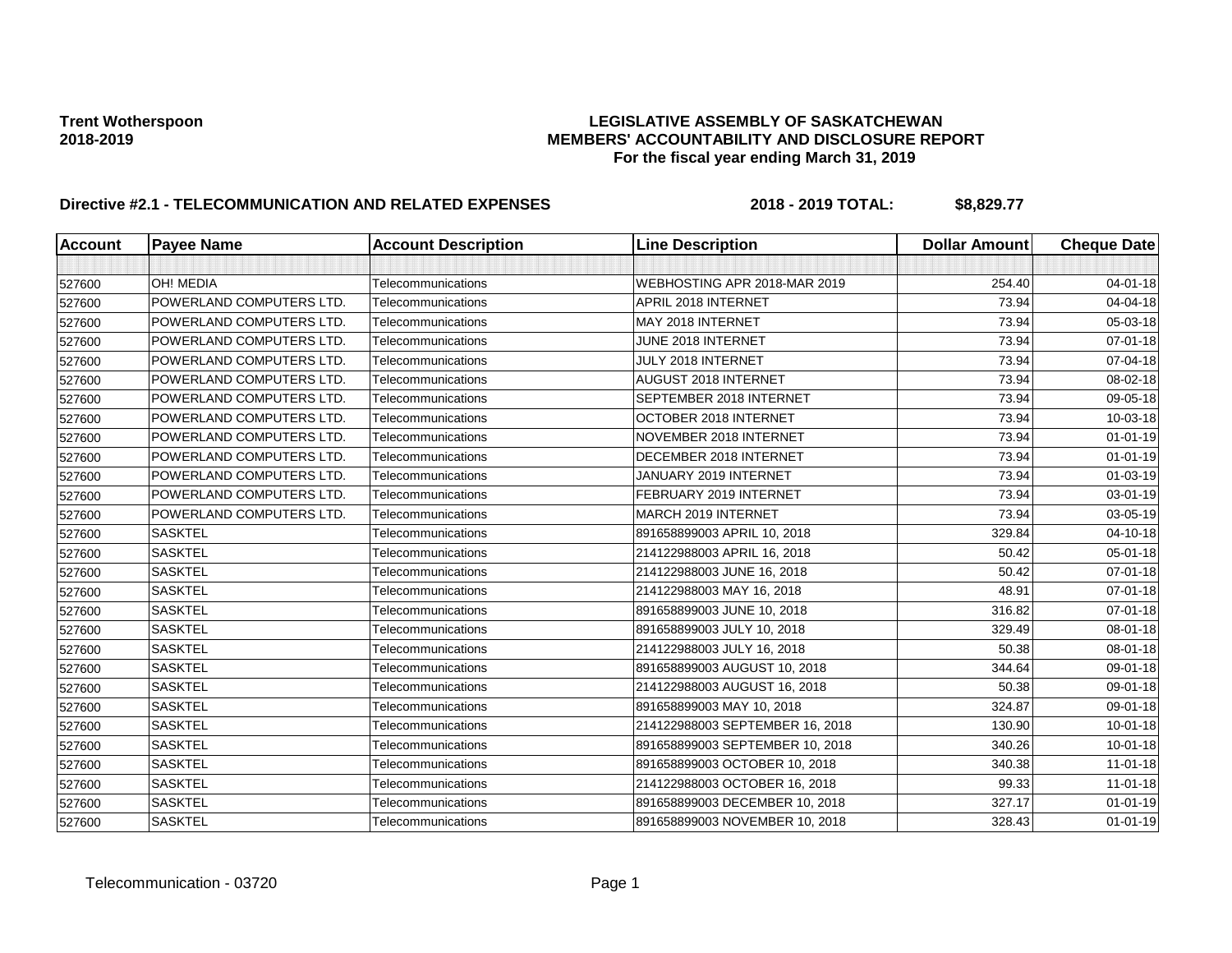| <b>Account</b> | <b>Payee Name</b>       | <b>Account Description</b>           | <b>Line Description</b>                               | <b>Dollar Amount</b> | <b>Cheque Date</b> |
|----------------|-------------------------|--------------------------------------|-------------------------------------------------------|----------------------|--------------------|
|                |                         |                                      |                                                       |                      |                    |
| 527600         | <b>SASKTEL</b>          | Telecommunications                   | 214122988003 NOVEMBER 16, 2018                        | 101.75               | $01 - 01 - 19$     |
| 527600         | <b>SASKTEL</b>          | Telecommunications                   | 214122988003 DECEMBER 16, 2018                        | 100.80               | $01 - 01 - 19$     |
| 527600         | <b>SASKTEL</b>          | Telecommunications                   | 891658899003 JANUARY 10, 2019                         | 326.93               | $01 - 10 - 19$     |
| 527600         | <b>SASKTEL</b>          | Telecommunications                   | 214122988003 FEBRUARY 16, 2019                        | 100.84               | 03-01-19           |
| 527600         | <b>SASKTEL</b>          | Telecommunications                   | 214122988003 JANUARY 16, 2019                         | 100.87               | 03-01-19           |
| 527600         | <b>SASKTEL</b>          | Telecommunications                   | 891658899003 FEBRUARY 10, 2019                        | 327.79               | 03-01-19           |
| 527600         | <b>SASKTEL</b>          | Telecommunications                   | 891658899003 MARCH 10, 2019                           | 316.79               | 03-10-19           |
| 527600         | <b>SASKTEL</b>          | Telecommunications                   | 214122988003 MARCH 16, 2019                           | 134.77               | 03-16-19           |
| 527600         | <b>SASKTEL</b>          | Telecommunications                   | RTV - TRENT WOTHERSPOON -<br>PERSONAL USE             | $-121.00$            | 03-31-19           |
| 527600         | WOTHERSPOON, TRENT D.C. | Telecommunications                   | REIMB: FEBRUARY 2018-MARCH 2019<br><b>HOME OFFICE</b> | 1,234.94             | 03-31-19           |
| 530600         | <b>SASKTEL</b>          | Placement - Tender Ads               | 891658899003 APRIL 10, 2018                           | 52.05                | 04-10-18           |
| 530600         | <b>SASKTEL</b>          | Placement - Tender Ads               | 891658899003 JUNE 10, 2018                            | 52.05                | $07 - 01 - 18$     |
| 530600         | <b>SASKTEL</b>          | Placement - Tender Ads               | 891658899003 JULY 10, 2018                            | 52.05                | 08-01-18           |
| 530600         | <b>SASKTEL</b>          | Placement - Tender Ads               | 891658899003 MAY 10, 2018                             | 52.05                | 09-01-18           |
| 530600         | <b>SASKTEL</b>          | Placement - Tender Ads               | 891658899003 AUGUST 10, 2018                          | 52.05                | 09-01-18           |
| 530600         | <b>SASKTEL</b>          | Placement - Tender Ads               | 891658899003 SEPTEMBER 10, 2018                       | 52.05                | $10 - 01 - 18$     |
| 530600         | <b>SASKTEL</b>          | Placement - Tender Ads               | 891658899003 OCTOBER 10, 2018                         | 52.05                | $11 - 01 - 18$     |
| 530600         | <b>SASKTEL</b>          | Placement - Tender Ads               | 891658899003 DECEMBER 10, 2018                        | 52.05                | $01 - 01 - 19$     |
| 530600         | <b>SASKTEL</b>          | Placement - Tender Ads               | 891658899003 NOVEMBER 10, 2018                        | 52.05                | $01 - 01 - 19$     |
| 530600         | <b>SASKTEL</b>          | Placement - Tender Ads               | 891658899003 JANUARY 10, 2019                         | 52.05                | $01 - 10 - 19$     |
| 530600         | <b>SASKTEL</b>          | Placement - Tender Ads               | 891658899003 FEBRUARY 10, 2019                        | 52.05                | 03-01-19           |
| 530600         | <b>SASKTEL</b>          | Placement - Tender Ads               | 891658899003 MARCH 10, 2019                           | 52.05                | 03-10-19           |
| 565200         | <b>WIRELESS AGE</b>     | Office Furniture and Equipment - Exp | APPLE IPHONE 8                                        | 976.37               | 05-23-18           |
|                |                         |                                      |                                                       |                      |                    |
|                |                         |                                      |                                                       |                      |                    |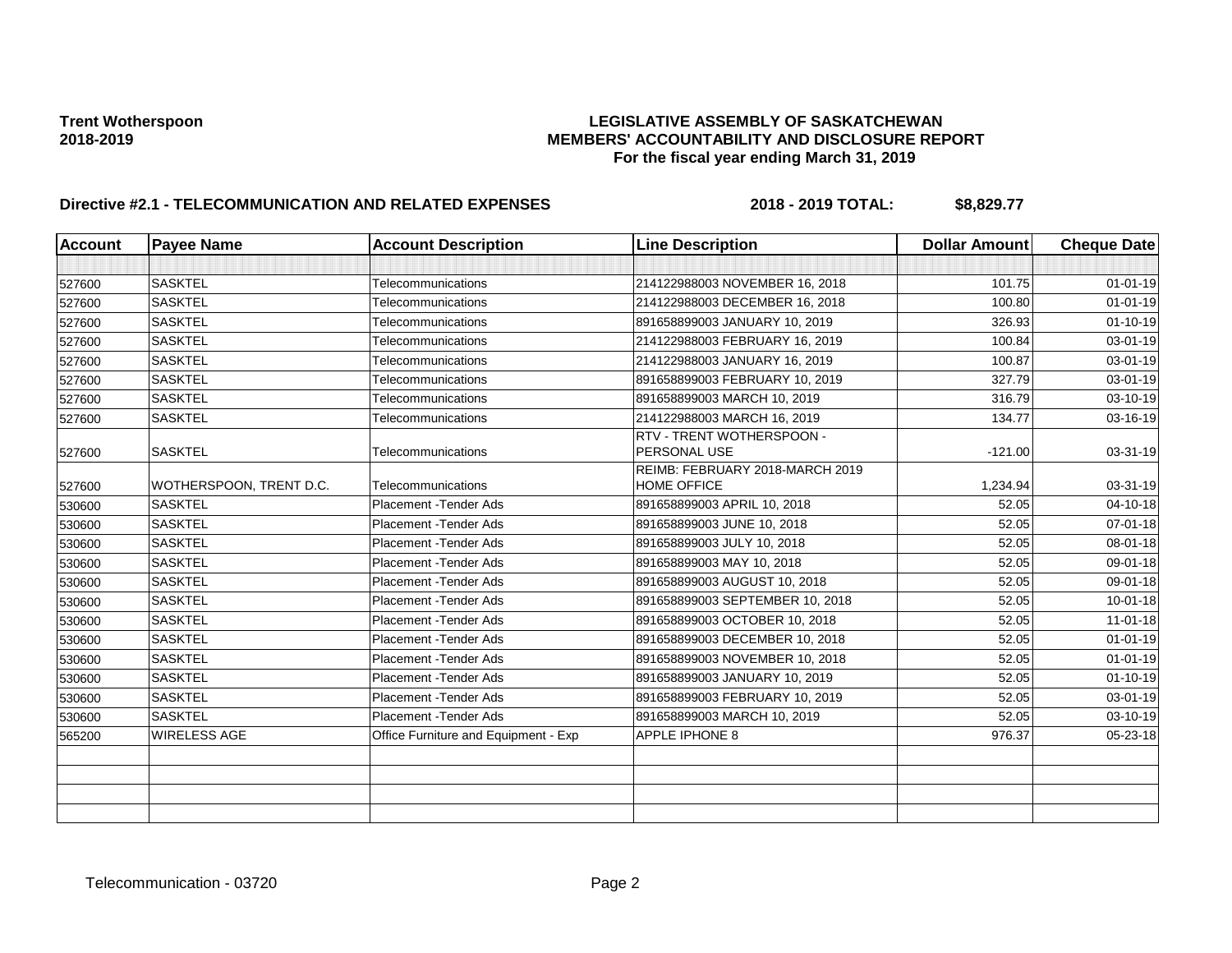| <b>Account</b> | Payee Name | <b>Account Description</b> | <b>Line Description</b> | <b>Dollar Amount</b> | <b>Cheque Date</b> |
|----------------|------------|----------------------------|-------------------------|----------------------|--------------------|
|                |            |                            |                         |                      |                    |
|                |            |                            |                         |                      |                    |
|                |            |                            |                         |                      |                    |
|                |            |                            |                         |                      |                    |
|                |            |                            |                         |                      |                    |
|                |            |                            |                         |                      |                    |
|                |            |                            |                         |                      |                    |
|                |            |                            |                         |                      |                    |
|                |            |                            |                         |                      |                    |
|                |            |                            |                         |                      |                    |
|                |            |                            |                         |                      |                    |
|                |            |                            |                         |                      |                    |
|                |            |                            |                         |                      |                    |
|                |            |                            |                         |                      |                    |
|                |            |                            |                         |                      |                    |
|                |            |                            |                         |                      |                    |
|                |            |                            |                         |                      |                    |
|                |            |                            |                         |                      |                    |
|                |            |                            |                         |                      |                    |
|                |            |                            |                         |                      |                    |
|                |            |                            |                         |                      |                    |
|                |            |                            |                         |                      |                    |
|                |            |                            |                         |                      |                    |
|                |            |                            |                         |                      |                    |
|                |            |                            |                         |                      |                    |
|                |            |                            |                         |                      |                    |
|                |            |                            |                         |                      |                    |
|                |            |                            |                         |                      |                    |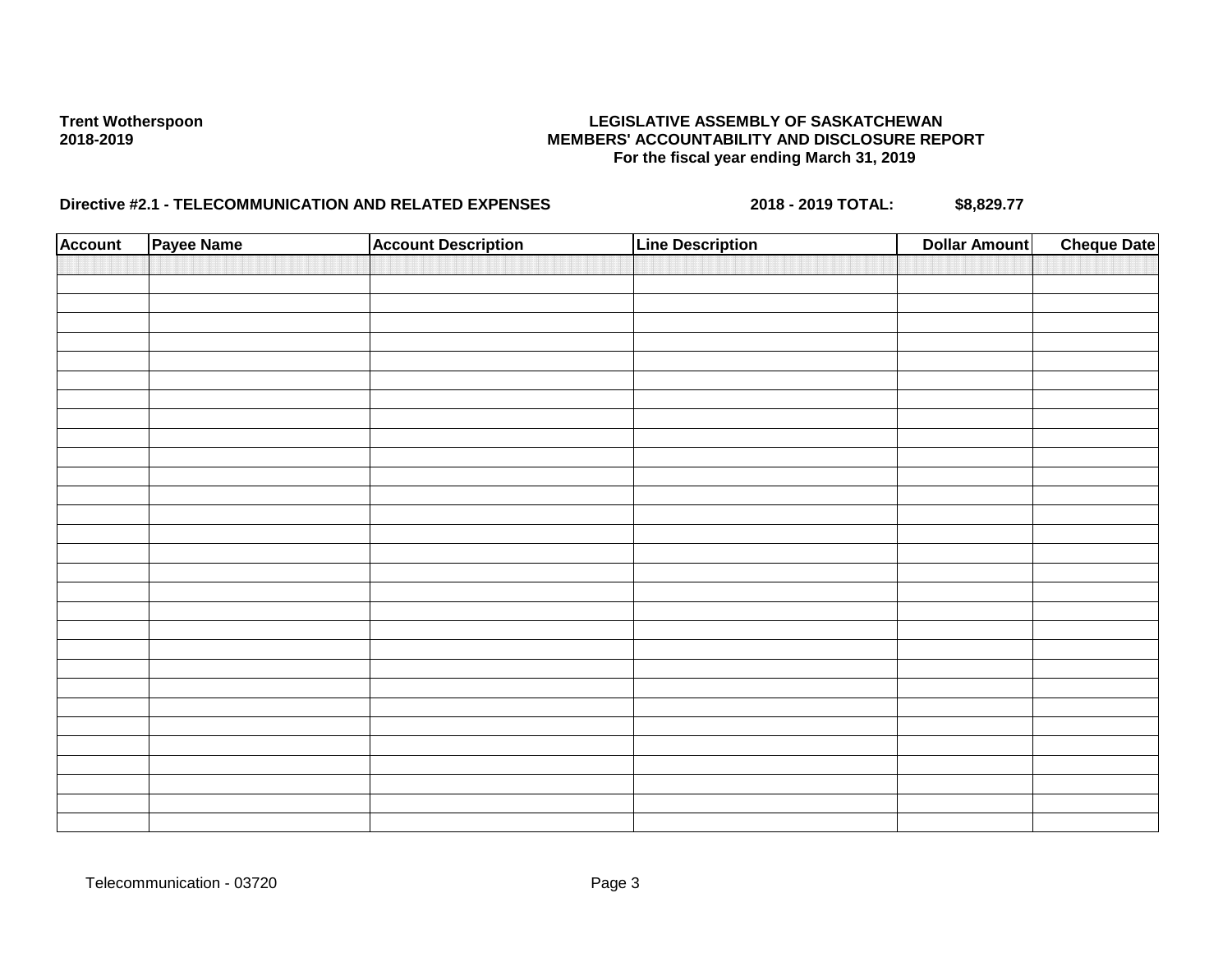| <b>Account</b> | Payee Name | <b>Account Description</b> | <b>Line Description</b> | <b>Dollar Amount</b> | <b>Cheque Date</b> |
|----------------|------------|----------------------------|-------------------------|----------------------|--------------------|
|                |            |                            |                         |                      |                    |
|                |            |                            |                         |                      |                    |
|                |            |                            |                         |                      |                    |
|                |            |                            |                         |                      |                    |
|                |            |                            |                         |                      |                    |
|                |            |                            |                         |                      |                    |
|                |            |                            |                         |                      |                    |
|                |            |                            |                         |                      |                    |
|                |            |                            |                         |                      |                    |
|                |            |                            |                         |                      |                    |
|                |            |                            |                         |                      |                    |
|                |            |                            |                         |                      |                    |
|                |            |                            |                         |                      |                    |
|                |            |                            |                         |                      |                    |
|                |            |                            |                         |                      |                    |
|                |            |                            |                         |                      |                    |
|                |            |                            |                         |                      |                    |
|                |            |                            |                         |                      |                    |
|                |            |                            |                         |                      |                    |
|                |            |                            |                         |                      |                    |
|                |            |                            |                         |                      |                    |
|                |            |                            |                         |                      |                    |
|                |            |                            |                         |                      |                    |
|                |            |                            |                         |                      |                    |
|                |            |                            |                         |                      |                    |
|                |            |                            |                         |                      |                    |
|                |            |                            |                         |                      |                    |
|                |            |                            |                         |                      |                    |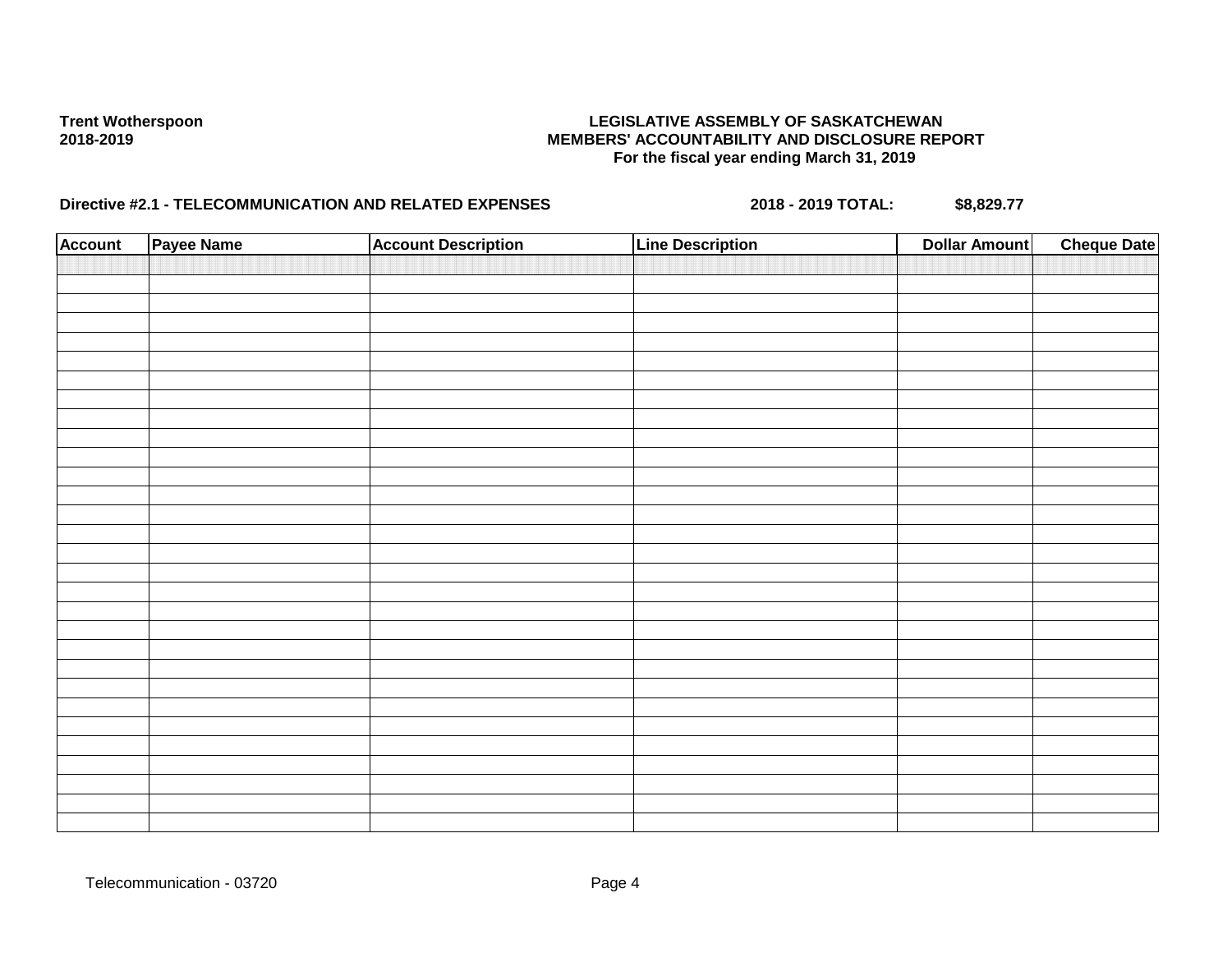| Account | <b>Payee Name</b> | <b>Account Description</b> | <b>Line Description</b> | Dollar Amount | <b>Cheque Date</b> |
|---------|-------------------|----------------------------|-------------------------|---------------|--------------------|
|         |                   |                            |                         |               |                    |
|         |                   |                            |                         |               |                    |
|         |                   |                            |                         |               |                    |
|         |                   |                            |                         |               |                    |
|         |                   |                            |                         |               |                    |
|         |                   |                            |                         |               |                    |
|         |                   |                            |                         |               |                    |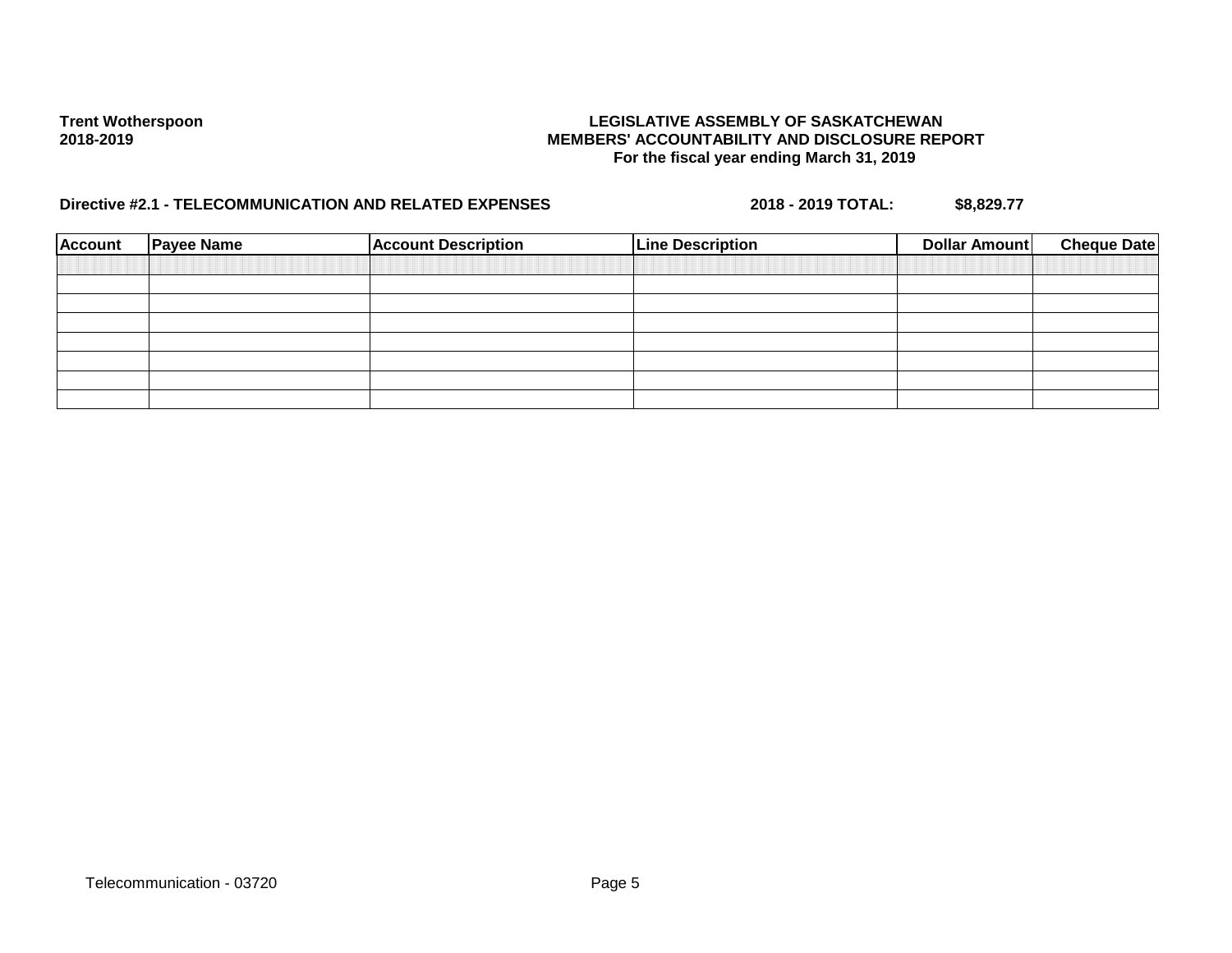### **LEGISLATIVE ASSEMBLY OF SASKATCHEWAN MEMBERS' ACCOUNTABILITY AND DISCLOSURE REPORT For the fiscal year ending March 31, 2019**

| <b>Account</b> | <b>Payee Name</b>       | <b>Account Description</b>  | <b>Line Description</b>                      | <b>Dollar Amount</b> | <b>Cheque Date</b> |
|----------------|-------------------------|-----------------------------|----------------------------------------------|----------------------|--------------------|
|                |                         |                             |                                              |                      |                    |
| 541900         | WOTHERSPOON, TRENT D.C. | Elected Rep - Travel        | MLA TRAVEL APRIL 6 - 22, 2018                | 1,456.49             | 06-13-18           |
| 541900         | WOTHERSPOON, TRENT D.C. | <b>Elected Rep - Travel</b> | MLA TRAVEL APRIL 23 - MAY 9, 2018            | 956.90               | 06-13-18           |
| 541900         | WOTHERSPOON, TRENT D.C. | <b>Elected Rep - Travel</b> | MLA TRAVEL MAY 10 - 28, 2018                 | 761.20               | $06 - 13 - 18$     |
| 541900         | WOTHERSPOON, TRENT D.C. | <b>Elected Rep - Travel</b> | MLA TRAVEL MAY 29 - JUNE 2, 2018             | 619.09               | 06-13-18           |
| 541900         | WOTHERSPOON, TRENT D.C. | Elected Rep - Travel        | MLA TRAVEL JUNE 8 - 21, 2018                 | 645.38               | $10 - 11 - 18$     |
| 541900         | WOTHERSPOON, TRENT D.C. | <b>Elected Rep - Travel</b> | MLA TRAVEL JUNE 27 - 30, 2018                | 141.69               | $10-11-18$         |
| 541900         | WOTHERSPOON, TRENT D.C. | <b>Elected Rep - Travel</b> | MLA TRAVEL JULY 1 - 31, 2018                 | 1,232.73             | $10 - 11 - 18$     |
| 541900         | WOTHERSPOON, TRENT D.C. | Elected Rep - Travel        | MLA TRAVEL AUGUST 2 - 29, 2018               | 1,366.46             | $10-11-18$         |
| 541900         | WOTHERSPOON, TRENT D.C. | <b>Elected Rep - Travel</b> | MLA TRAVEL SEPTEMBER 4 -28, 2018             | 1,543.85             | $10 - 11 - 18$     |
| 541900         | WOTHERSPOON, TRENT D.C. | Elected Rep - Travel        | MLA TRAVEL OCTOBER 1 - 11, 2018              | 1,204.80             | $10-11-18$         |
|                |                         |                             | MLA TRAVEL OCTOBER 15 - NOVEMBER 3,          |                      |                    |
| 541900         | WOTHERSPOON, TRENT D.C. | <b>Elected Rep - Travel</b> | 2018                                         | 979.00               | 12-20-18           |
| 541900         | WOTHERSPOON, TRENT D.C. | Elected Rep - Travel        | MLA TRAVEL NOVEMBER 4 - 22, 2018             | 1,481.14             | $12 - 20 - 18$     |
|                |                         |                             | MLA TRAVEL NOVEMBER 26 - DECEMBER            |                      |                    |
| 541900         | WOTHERSPOON, TRENT D.C. | <b>Elected Rep - Travel</b> | 18, 2018                                     | 1,022.25             | 12-20-18           |
| 541900         | WOTHERSPOON, TRENT D.C. | Elected Rep - Travel        | MLA TRAVEL DECEMBER 19 - JANUARY<br>19, 2019 | 1,034.42             | 03-19-19           |
|                |                         |                             | MLA TRAVEL JANUARY 21 - FEBRUARY 7,          |                      |                    |
| 541900         | WOTHERSPOON, TRENT D.C. | <b>Elected Rep - Travel</b> | 2019                                         | 1,305.60             | 03-19-19           |
|                |                         |                             | MLA TRAVEL FEBRUARY 8 - MARCH 10,            |                      |                    |
| 541900         | WOTHERSPOON, TRENT D.C. | <b>Elected Rep - Travel</b> | 2019                                         | 1,333.46             | 03-19-19           |
| 541900         | WOTHERSPOON, TRENT D.C. | Elected Rep - Travel        | MLA TRAVEL MARCH 11 - 16, 2019               | 1,058.08             | $03 - 19 - 19$     |
| 541900         | WOTHERSPOON, TRENT D.C. | Elected Rep - Travel        | MLA TRAVEL MARCH 18 - 31, 2019               | 1,817.72             | $03 - 31 - 19$     |
|                |                         |                             |                                              |                      |                    |
|                |                         |                             |                                              |                      |                    |
|                |                         |                             |                                              |                      |                    |
|                |                         |                             |                                              |                      |                    |
|                |                         |                             |                                              |                      |                    |
|                |                         |                             |                                              |                      |                    |
|                |                         |                             |                                              |                      |                    |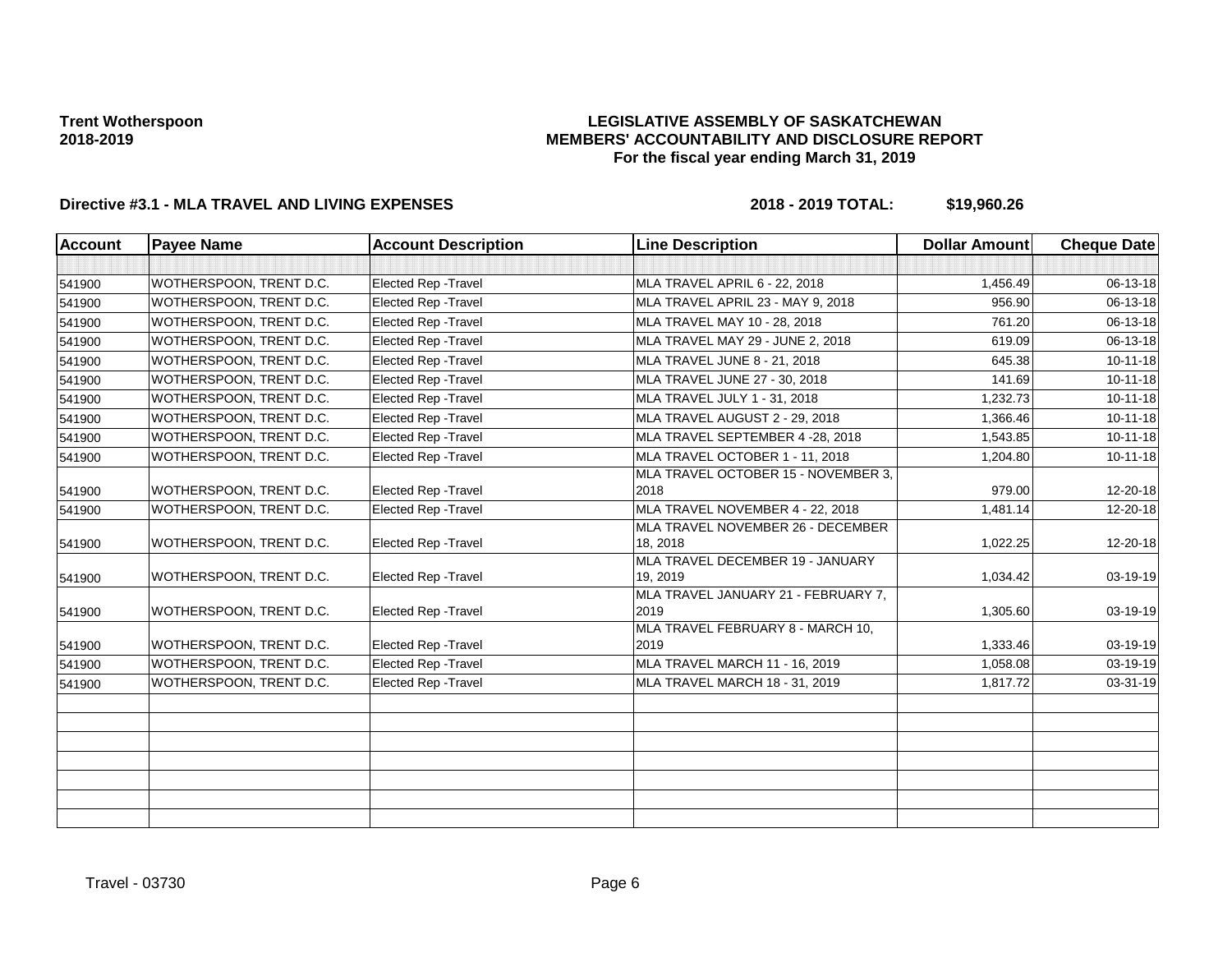### **LEGISLATIVE ASSEMBLY OF SASKATCHEWAN MEMBERS' ACCOUNTABILITY AND DISCLOSURE REPORT For the fiscal year ending March 31, 2019**

| <b>Account</b> | Payee Name | <b>Account Description</b> | <b>Line Description</b> | <b>Dollar Amount</b> | <b>Cheque Date</b> |
|----------------|------------|----------------------------|-------------------------|----------------------|--------------------|
|                |            |                            |                         |                      |                    |
|                |            |                            |                         |                      |                    |
|                |            |                            |                         |                      |                    |
|                |            |                            |                         |                      |                    |
|                |            |                            |                         |                      |                    |
|                |            |                            |                         |                      |                    |
|                |            |                            |                         |                      |                    |
|                |            |                            |                         |                      |                    |
|                |            |                            |                         |                      |                    |
|                |            |                            |                         |                      |                    |
|                |            |                            |                         |                      |                    |
|                |            |                            |                         |                      |                    |
|                |            |                            |                         |                      |                    |
|                |            |                            |                         |                      |                    |
|                |            |                            |                         |                      |                    |
|                |            |                            |                         |                      |                    |
|                |            |                            |                         |                      |                    |
|                |            |                            |                         |                      |                    |
|                |            |                            |                         |                      |                    |
|                |            |                            |                         |                      |                    |
|                |            |                            |                         |                      |                    |
|                |            |                            |                         |                      |                    |
|                |            |                            |                         |                      |                    |
|                |            |                            |                         |                      |                    |
|                |            |                            |                         |                      |                    |
|                |            |                            |                         |                      |                    |
|                |            |                            |                         |                      |                    |
|                |            |                            |                         |                      |                    |
|                |            |                            |                         |                      |                    |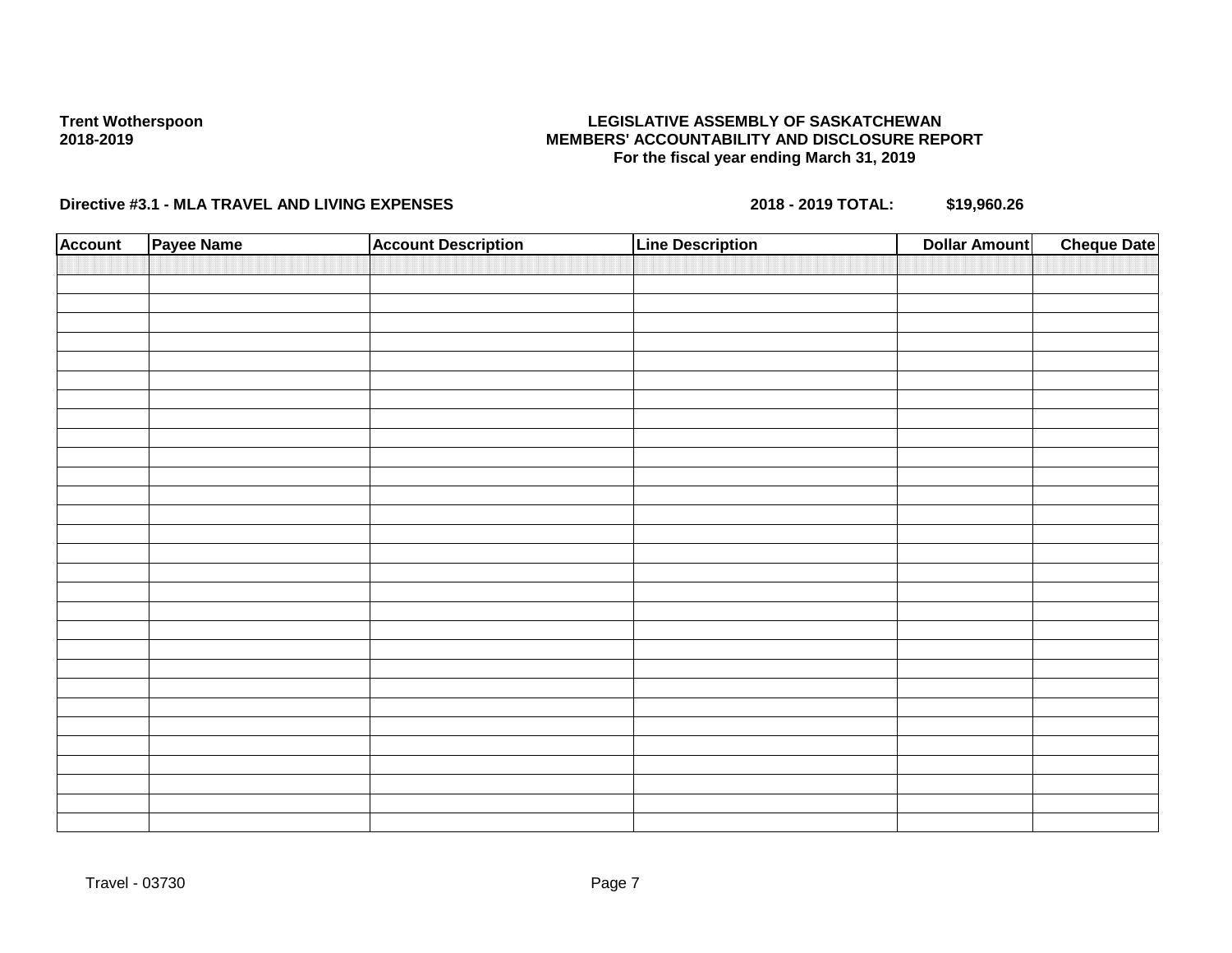## **LEGISLATIVE ASSEMBLY OF SASKATCHEWAN MEMBERS' ACCOUNTABILITY AND DISCLOSURE REPORT For the fiscal year ending March 31, 2019**

| <b>Account</b> | Payee Name | <b>Account Description</b> | <b>Line Description</b> | <b>Dollar Amount</b> | <b>Cheque Date</b> |
|----------------|------------|----------------------------|-------------------------|----------------------|--------------------|
|                |            |                            |                         |                      |                    |
|                |            |                            |                         |                      |                    |
|                |            |                            |                         |                      |                    |
|                |            |                            |                         |                      |                    |
|                |            |                            |                         |                      |                    |
|                |            |                            |                         |                      |                    |
|                |            |                            |                         |                      |                    |
|                |            |                            |                         |                      |                    |
|                |            |                            |                         |                      |                    |
|                |            |                            |                         |                      |                    |
|                |            |                            |                         |                      |                    |
|                |            |                            |                         |                      |                    |
|                |            |                            |                         |                      |                    |
|                |            |                            |                         |                      |                    |
|                |            |                            |                         |                      |                    |
|                |            |                            |                         |                      |                    |
|                |            |                            |                         |                      |                    |
|                |            |                            |                         |                      |                    |
|                |            |                            |                         |                      |                    |
|                |            |                            |                         |                      |                    |
|                |            |                            |                         |                      |                    |
|                |            |                            |                         |                      |                    |
|                |            |                            |                         |                      |                    |
|                |            |                            |                         |                      |                    |
|                |            |                            |                         |                      |                    |
|                |            |                            |                         |                      |                    |
|                |            |                            |                         |                      |                    |
|                |            |                            |                         |                      |                    |
|                |            |                            |                         |                      |                    |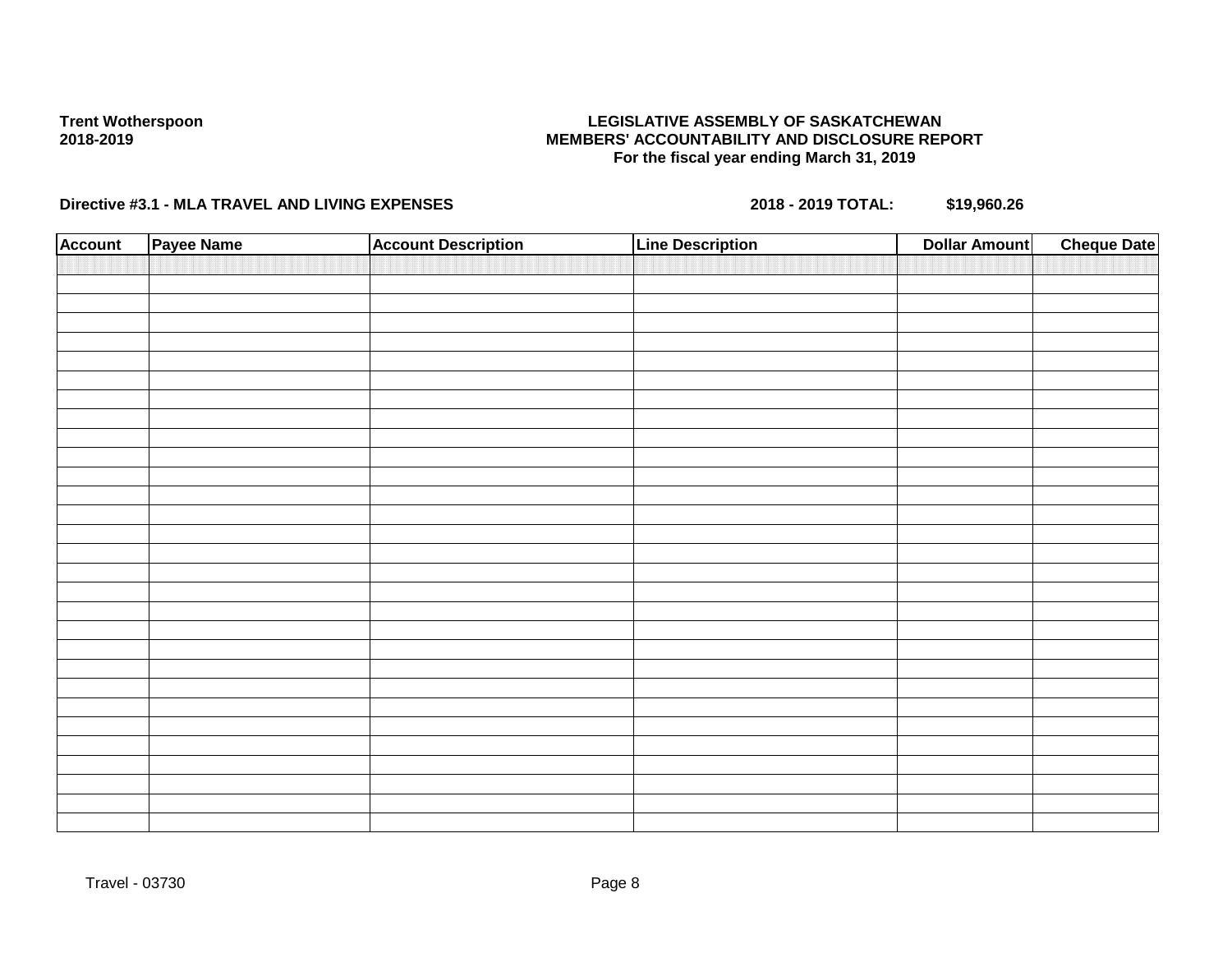### **LEGISLATIVE ASSEMBLY OF SASKATCHEWAN MEMBERS' ACCOUNTABILITY AND DISCLOSURE REPORT For the fiscal year ending March 31, 2019**

| <b>Account</b> | Payee Name | <b>Account Description</b> | <b>Line Description</b> | <b>Dollar Amount</b> | <b>Cheque Date</b> |
|----------------|------------|----------------------------|-------------------------|----------------------|--------------------|
|                |            |                            |                         |                      |                    |
|                |            |                            |                         |                      |                    |
|                |            |                            |                         |                      |                    |
|                |            |                            |                         |                      |                    |
|                |            |                            |                         |                      |                    |
|                |            |                            |                         |                      |                    |
|                |            |                            |                         |                      |                    |
|                |            |                            |                         |                      |                    |
|                |            |                            |                         |                      |                    |
|                |            |                            |                         |                      |                    |
|                |            |                            |                         |                      |                    |
|                |            |                            |                         |                      |                    |
|                |            |                            |                         |                      |                    |
|                |            |                            |                         |                      |                    |
|                |            |                            |                         |                      |                    |
|                |            |                            |                         |                      |                    |
|                |            |                            |                         |                      |                    |
|                |            |                            |                         |                      |                    |
|                |            |                            |                         |                      |                    |
|                |            |                            |                         |                      |                    |
|                |            |                            |                         |                      |                    |
|                |            |                            |                         |                      |                    |
|                |            |                            |                         |                      |                    |
|                |            |                            |                         |                      |                    |
|                |            |                            |                         |                      |                    |
|                |            |                            |                         |                      |                    |
|                |            |                            |                         |                      |                    |
|                |            |                            |                         |                      |                    |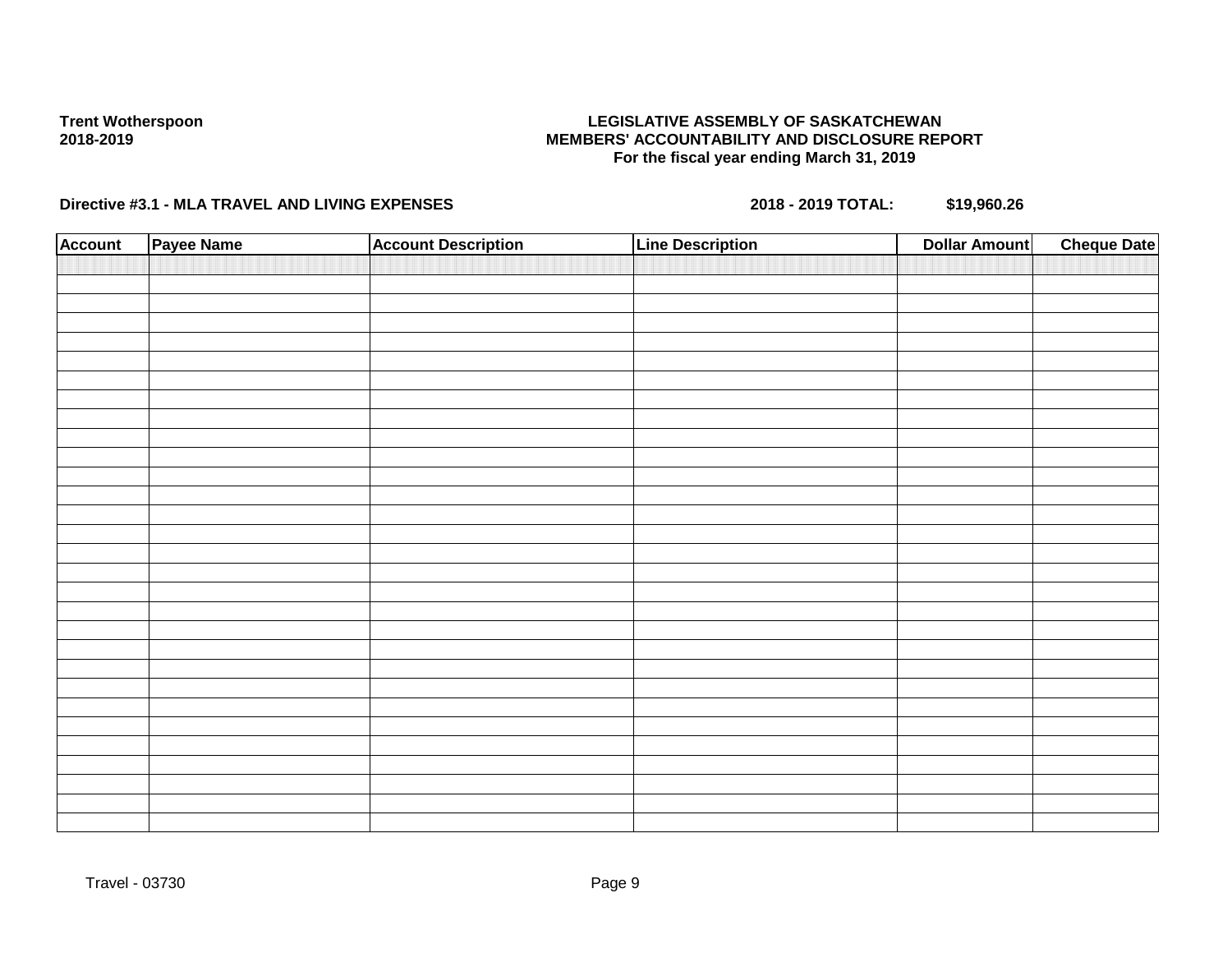### **LEGISLATIVE ASSEMBLY OF SASKATCHEWAN MEMBERS' ACCOUNTABILITY AND DISCLOSURE REPORT For the fiscal year ending March 31, 2019**

| <b>Account</b> | <b>Payee Name</b> | <b>Account Description</b> | <b>Line Description</b> | <b>Dollar Amount</b> | <b>Cheque Date</b> |
|----------------|-------------------|----------------------------|-------------------------|----------------------|--------------------|
|                |                   |                            |                         |                      |                    |
|                |                   |                            |                         |                      |                    |
|                |                   |                            |                         |                      |                    |
|                |                   |                            |                         |                      |                    |
|                |                   |                            |                         |                      |                    |
|                |                   |                            |                         |                      |                    |
|                |                   |                            |                         |                      |                    |
|                |                   |                            |                         |                      |                    |
|                |                   |                            |                         |                      |                    |
|                |                   |                            |                         |                      |                    |
|                |                   |                            |                         |                      |                    |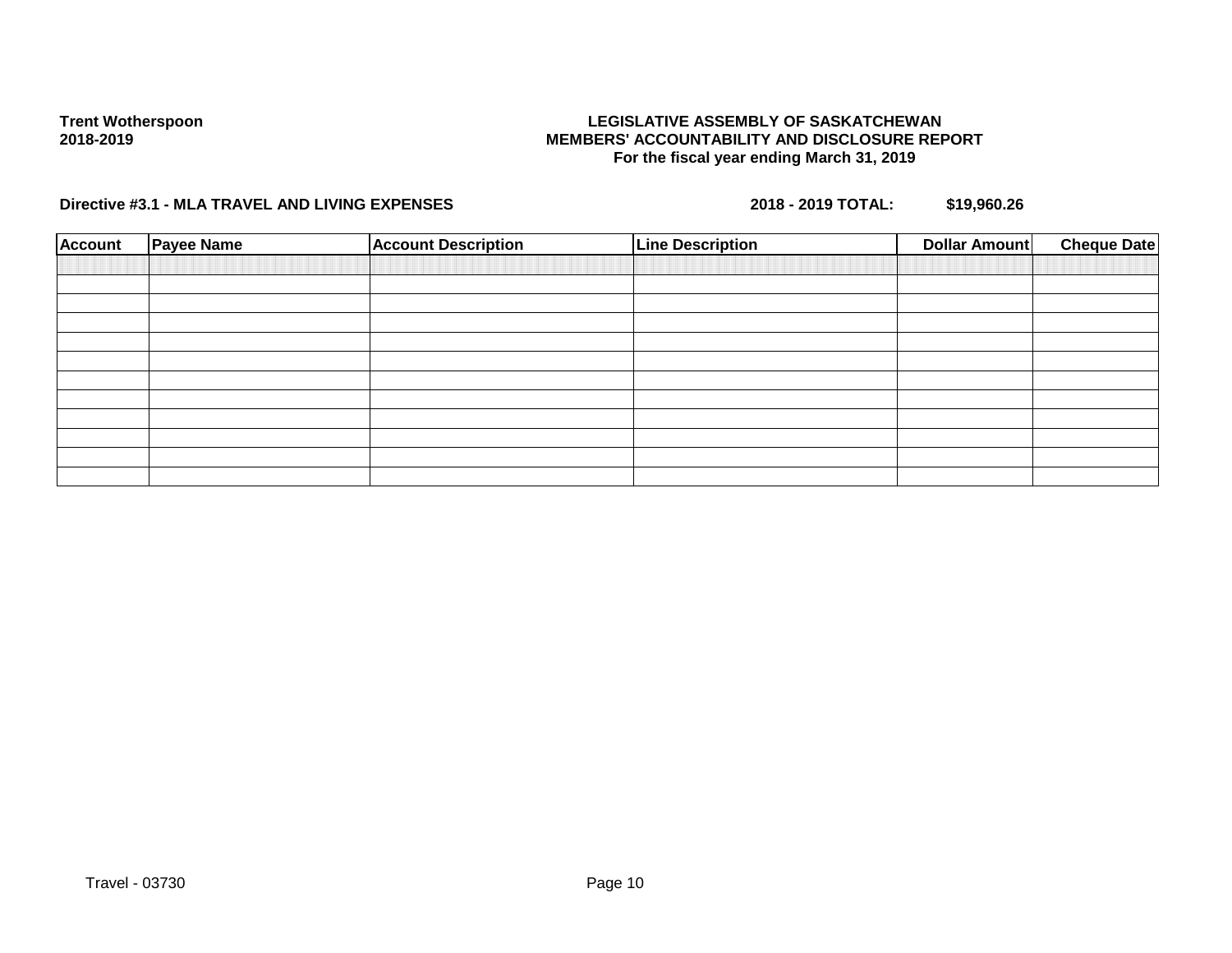### **LEGISLATIVE ASSEMBLY OF SASKATCHEWAN MEMBERS' ACCOUNTABILITY AND DISCLOSURE REPORT For the fiscal year ending March 31, 2019**

| <b>Account</b> | <b>Payee Name</b>                                  | <b>Account Description</b>                | <b>Line Description</b>        | <b>Dollar Amount</b> | <b>Cheque Date</b> |
|----------------|----------------------------------------------------|-------------------------------------------|--------------------------------|----------------------|--------------------|
|                |                                                    |                                           |                                |                      |                    |
| 521372         | DUMONT, KEN                                        | Photographer's Services                   | PHOTOGRAPHIC SERVICES          | 110.00               | 09-01-18           |
| 521372         | MICHAEL BELL PHOTOGRAPHY                           | Photographer's Services                   | PHOTOGRAPHIC SERVICES          | 26.50                | 02-01-19           |
| 521372         | MICHAEL BELL PHOTOGRAPHY                           | Photographer's Services                   | PHOTOGRAPHIC SERVICES          | 101.92               | 02-01-19           |
| 522000         | 101133330 SASKATCHEWAN LTD.                        | Rent of Ground, Buildings and Other Space | MAY 2018 MLA OFFICE RENT       | 1,260.42             | 04-26-18           |
| 522000         | 101133330 SASKATCHEWAN LTD.                        | Rent of Ground, Buildings and Other Space | APRIL 2018 MLA OFFICE RENT     | 1.260.42             | 04-26-18           |
| 522000         | 101133330 SASKATCHEWAN LTD.                        | Rent of Ground, Buildings and Other Space | JUNE 2018 MLA OFFICE RENT      | 1,260.42             | 05-18-18           |
| 522000         | 101133330 SASKATCHEWAN LTD.                        | Rent of Ground, Buildings and Other Space | JULY 2018 MLA OFFICE RENT      | 1,260.42             | 06-19-18           |
| 522000         | 101133330 SASKATCHEWAN LTD.                        | Rent of Ground, Buildings and Other Space | AUGUST 2018 MLA OFFICE RENT    | 1,260.42             | $07 - 18 - 18$     |
| 522000         | 101133330 SASKATCHEWAN LTD.                        | Rent of Ground, Buildings and Other Space | SEPTEMBER 2018 MLA OFFICE RENT | 1,260.42             | 08-17-18           |
| 522000         | 101133330 SASKATCHEWAN LTD.                        | Rent of Ground, Buildings and Other Space | OCTOBER 2018 MLA OFFICE RENT   | 1,260.42             | 09-19-18           |
| 522000         | 101133330 SASKATCHEWAN LTD.                        | Rent of Ground, Buildings and Other Space | NOVEMBER 2018 MLA OFFICE RENT  | 1,260.42             | 10-16-18           |
| 522000         | 101133330 SASKATCHEWAN LTD.                        | Rent of Ground, Buildings and Other Space | DECEMBER 2018 MLA OFFICE RENT  | 1,260.42             | 11-16-18           |
| 522000         | 101133330 SASKATCHEWAN LTD.                        | Rent of Ground, Buildings and Other Space | JANUARY 2019 MLA OFFICE RENT   | 1,260.42             | $01 - 01 - 19$     |
| 522000         | 101133330 SASKATCHEWAN LTD.                        | Rent of Ground, Buildings and Other Space | FEBRUARY 2019 MLA OFFICE RENT  | 1,260.42             | $01 - 02 - 19$     |
| 522000         | 101133330 SASKATCHEWAN LTD.                        | Rent of Ground, Buildings and Other Space | MAR/19 MLA OFFICE RENT         | 1,260.42             | 02-11-19           |
| 522200         | KONICA MINOLTA BUSINESS<br>SOLUTIONS (CANADA) LTD. | Rent of Photocopiers                      | <b>COPIER CHARGES</b>          | 131.07               | $04 - 01 - 18$     |
| 522200         | KONICA MINOLTA BUSINESS<br>SOLUTIONS (CANADA) LTD. | <b>Rent of Photocopiers</b>               | <b>COPIER CHARGES</b>          | 65.41                | 04-01-18           |
| 522200         | KONICA MINOLTA BUSINESS<br>SOLUTIONS (CANADA) LTD. | Rent of Photocopiers                      | <b>COPIER CHARGES</b>          | 131.07               | $07 - 01 - 18$     |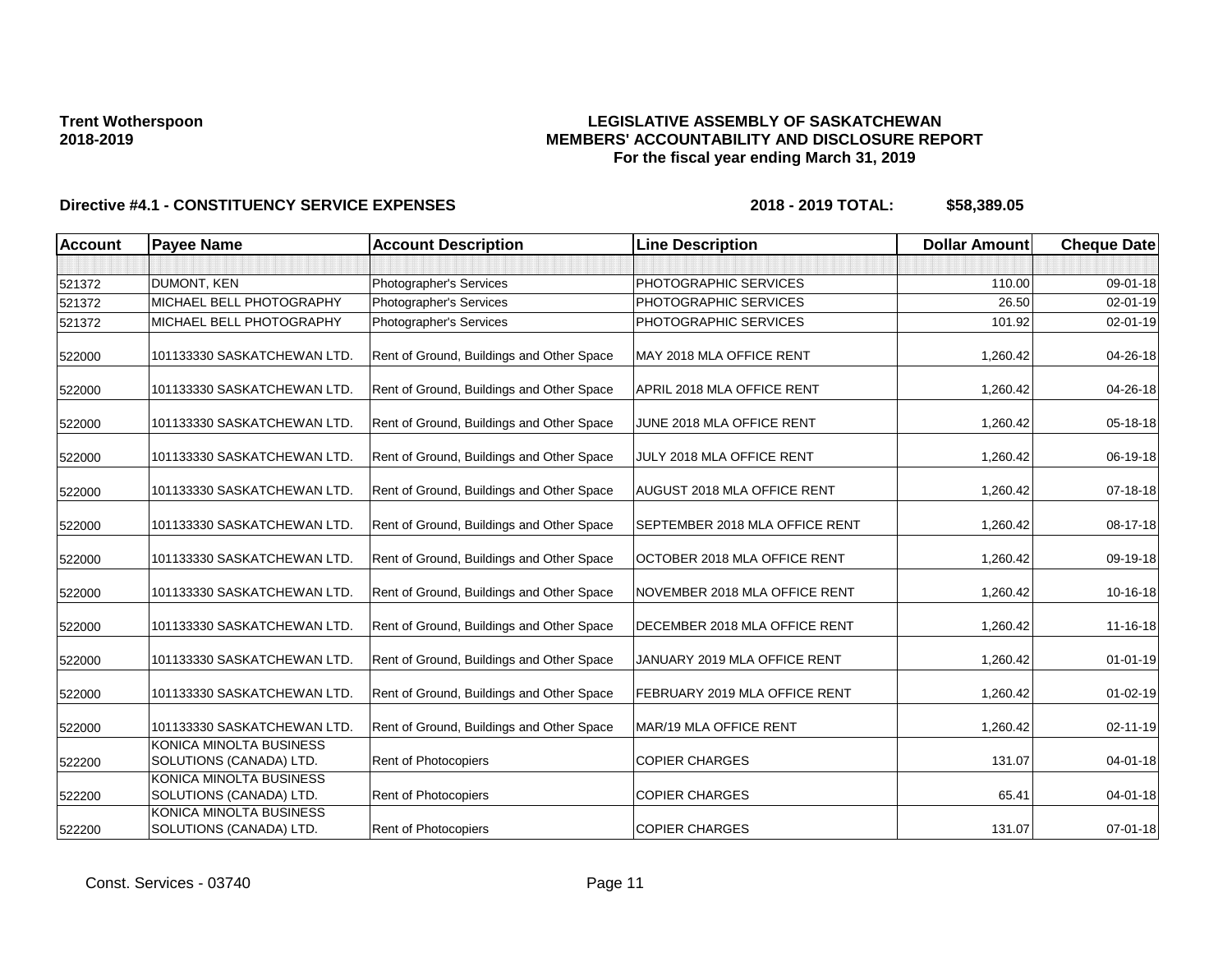### **LEGISLATIVE ASSEMBLY OF SASKATCHEWAN MEMBERS' ACCOUNTABILITY AND DISCLOSURE REPORT For the fiscal year ending March 31, 2019**

| <b>Account</b> | <b>Payee Name</b>       | <b>Account Description</b>  | <b>Line Description</b> | <b>Dollar Amount</b> | <b>Cheque Date</b> |
|----------------|-------------------------|-----------------------------|-------------------------|----------------------|--------------------|
|                |                         |                             |                         |                      |                    |
|                | KONICA MINOLTA BUSINESS |                             |                         |                      |                    |
| 522200         | SOLUTIONS (CANADA) LTD. | <b>Rent of Photocopiers</b> | <b>COPIER CHARGES</b>   | 41.72                | 07-01-18           |
|                | KONICA MINOLTA BUSINESS |                             |                         |                      |                    |
| 522200         | SOLUTIONS (CANADA) LTD. | Rent of Photocopiers        | <b>COPIER CHARGES</b>   | 131.07               | $07 - 01 - 18$     |
|                | KONICA MINOLTA BUSINESS |                             |                         |                      |                    |
| 522200         | SOLUTIONS (CANADA) LTD. | <b>Rent of Photocopiers</b> | <b>COPIER CHARGES</b>   | 47.11                | $07 - 01 - 18$     |
|                | KONICA MINOLTA BUSINESS |                             |                         |                      |                    |
| 522200         | SOLUTIONS (CANADA) LTD. | Rent of Photocopiers        | <b>COPIER CHARGES</b>   | 131.07               | 08-01-18           |
|                | KONICA MINOLTA BUSINESS |                             |                         |                      |                    |
| 522200         | SOLUTIONS (CANADA) LTD. | Rent of Photocopiers        | <b>COPIER CHARGES</b>   | 118.80               | 08-01-18           |
|                | KONICA MINOLTA BUSINESS |                             |                         |                      |                    |
| 522200         | SOLUTIONS (CANADA) LTD. | <b>Rent of Photocopiers</b> | <b>COPIER CHARGES</b>   | 131.07               | 09-01-18           |
|                | KONICA MINOLTA BUSINESS |                             |                         |                      |                    |
| 522200         | SOLUTIONS (CANADA) LTD. | Rent of Photocopiers        | <b>COPIER CHARGES</b>   | 29.32                | 09-01-18           |
|                | KONICA MINOLTA BUSINESS |                             |                         |                      |                    |
| 522200         | SOLUTIONS (CANADA) LTD. | <b>Rent of Photocopiers</b> | <b>COPIER CHARGES</b>   | 40.73                | $10 - 01 - 18$     |
|                | KONICA MINOLTA BUSINESS |                             |                         |                      |                    |
| 522200         | SOLUTIONS (CANADA) LTD. | Rent of Photocopiers        | <b>COPIER CHARGES</b>   | 131.07               | 10-26-18           |
|                | KONICA MINOLTA BUSINESS |                             |                         |                      |                    |
| 522200         | SOLUTIONS (CANADA) LTD. | Rent of Photocopiers        | <b>COPIER CHARGES</b>   | 131.07               | $11-01-18$         |
|                | KONICA MINOLTA BUSINESS |                             |                         |                      |                    |
| 522200         | SOLUTIONS (CANADA) LTD. | Rent of Photocopiers        | <b>COPIER CHARGES</b>   | 64.24                | $11-01-18$         |
|                | KONICA MINOLTA BUSINESS |                             |                         |                      |                    |
| 522200         | SOLUTIONS (CANADA) LTD. | Rent of Photocopiers        | <b>COPIER CHARGES</b>   | 131.07               | $01 - 01 - 19$     |
|                | KONICA MINOLTA BUSINESS |                             |                         |                      |                    |
| 522200         | SOLUTIONS (CANADA) LTD. | Rent of Photocopiers        | <b>COPIER CHARGES</b>   | 63.90                | $01 - 01 - 19$     |
|                | KONICA MINOLTA BUSINESS |                             |                         |                      |                    |
| 522200         | SOLUTIONS (CANADA) LTD. | Rent of Photocopiers        | <b>COPIER CHARGES</b>   | 131.07               | $01 - 01 - 19$     |
|                | KONICA MINOLTA BUSINESS |                             |                         |                      |                    |
| 522200         | SOLUTIONS (CANADA) LTD. | <b>Rent of Photocopiers</b> | <b>COPIER CHARGES</b>   | 48.70                | $01 - 01 - 19$     |
|                | KONICA MINOLTA BUSINESS |                             |                         |                      |                    |
| 522200         | SOLUTIONS (CANADA) LTD. | Rent of Photocopiers        | <b>COPIER CHARGES</b>   | 28.46                | $01 - 30 - 19$     |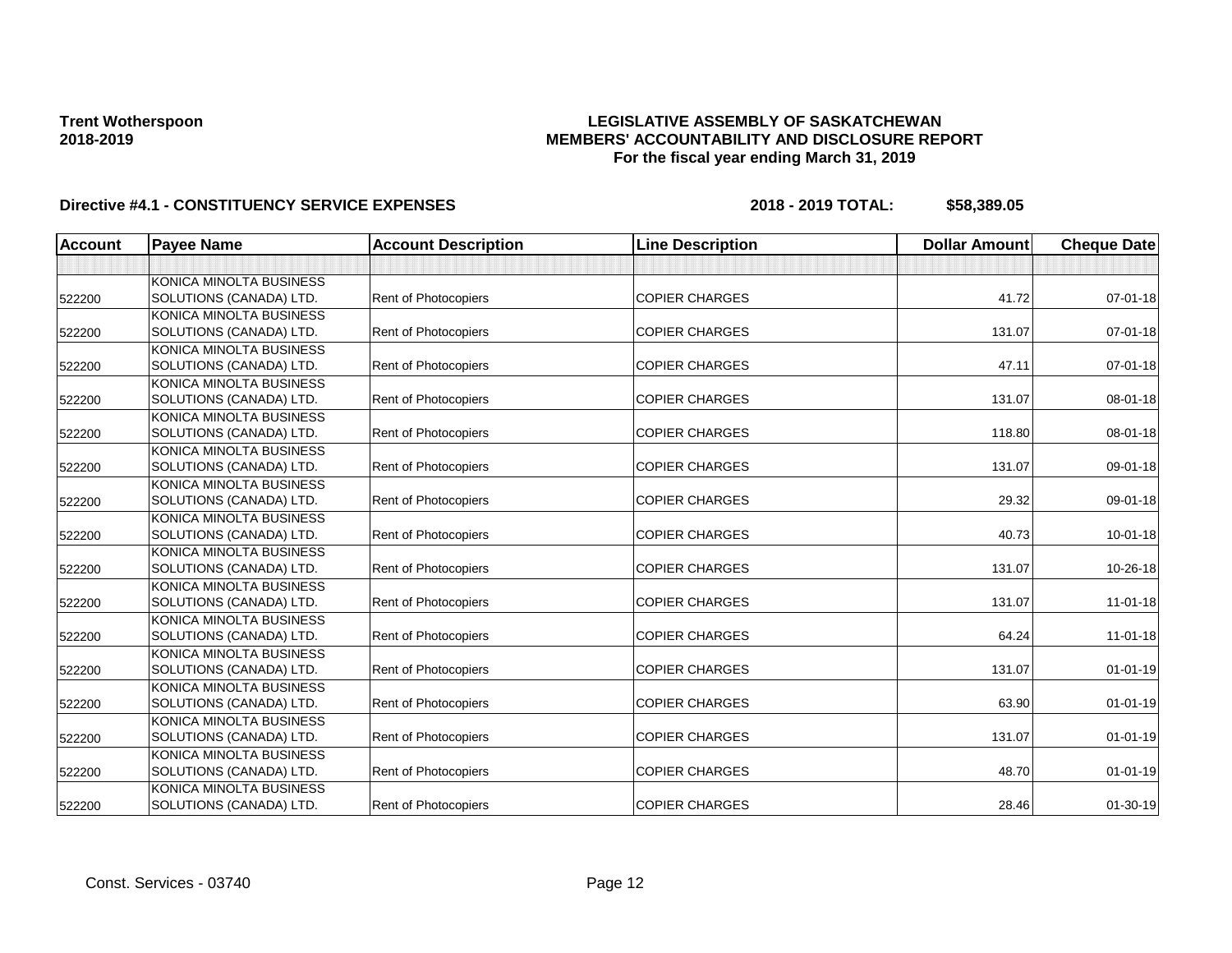### **LEGISLATIVE ASSEMBLY OF SASKATCHEWAN MEMBERS' ACCOUNTABILITY AND DISCLOSURE REPORT For the fiscal year ending March 31, 2019**

| <b>Account</b> | <b>Payee Name</b>                                  | <b>Account Description</b>           | <b>Line Description</b>         | <b>Dollar Amount</b> | <b>Cheque Date</b> |
|----------------|----------------------------------------------------|--------------------------------------|---------------------------------|----------------------|--------------------|
|                |                                                    |                                      |                                 |                      |                    |
|                | <b>KONICA MINOLTA BUSINESS</b>                     |                                      |                                 |                      |                    |
| 522200         | SOLUTIONS (CANADA) LTD.                            | Rent of Photocopiers                 | <b>COPIER CHARGES</b>           | 131.07               | $01 - 30 - 19$     |
|                | KONICA MINOLTA BUSINESS                            |                                      |                                 |                      |                    |
| 522200         | SOLUTIONS (CANADA) LTD.                            | Rent of Photocopiers                 | <b>COPIER CHARGES</b>           | 74.26                | 03-01-19           |
|                | KONICA MINOLTA BUSINESS                            |                                      |                                 |                      |                    |
| 522200         | SOLUTIONS (CANADA) LTD.                            | <b>Rent of Photocopiers</b>          | <b>COPIER CHARGES</b>           | 327.11               | 03-01-19           |
|                | KONICA MINOLTA BUSINESS                            |                                      |                                 |                      |                    |
| 522200         | SOLUTIONS (CANADA) LTD.                            | <b>Rent of Photocopiers</b>          | <b>COPIER CHARGES</b>           | 131.07               | 03-01-19           |
|                | KONICA MINOLTA BUSINESS                            |                                      |                                 |                      |                    |
| 522200         | SOLUTIONS (CANADA) LTD.                            | <b>Rent of Photocopiers</b>          | <b>COPIER CHARGES</b>           | 131.07               | 03-01-19           |
|                | KONICA MINOLTA BUSINESS                            |                                      | <b>COPIER CHARGES</b>           | 22.72                | 03-31-19           |
| 522200         | SOLUTIONS (CANADA) LTD.                            | Rent of Photocopiers                 |                                 |                      |                    |
| 522200         | KONICA MINOLTA BUSINESS<br>SOLUTIONS (CANADA) LTD. | Rent of Photocopiers                 | <b>COPIER CHARGES</b>           | 131.07               | 03-31-19           |
|                | MINISTER OF FINANCE-MINISTRY                       |                                      |                                 |                      |                    |
| 522200         | OF CENTRAL SERVICES                                | <b>Rent of Photocopiers</b>          | PHOTOCOPIER SERVICE FEE 2018/19 | 100.00               | $03 - 01 - 19$     |
| 522300         | MORIN, JENNIFER A                                  | Rent of Other Equipment and Material | <b>BBQ RENTAL/SUPPLIES</b>      | 704.41               | 09-19-18           |
| 522500         | KNIGHT ARCHER INSURANCE LTD.                       | Insurance Premiums                   | #C700594986 2019                | 535.30               | 03-01-19           |
| 525000         | COUTTS COURIER CO. LTD.                            | Postal, Courier, Freight and Related | <b>COURIER SERVICES</b>         | 39.75                | $08 - 01 - 18$     |
| 525000         | COUTTS COURIER CO. LTD.                            | Postal, Courier, Freight and Related | <b>COURIER SERVICES</b>         | 26.30                | $11 - 01 - 18$     |
| 525000         | COUTTS COURIER CO. LTD.                            | Postal, Courier, Freight and Related | <b>COURIER SERVICES</b>         | 16.20                | $01 - 01 - 19$     |
| 525000         | COUTTS COURIER CO. LTD.                            | Postal, Courier, Freight and Related | <b>COURIER SERVICES</b>         | 30.92                | $03 - 01 - 19$     |
| 525000         | COUTTS COURIER CO. LTD.                            | Postal, Courier, Freight and Related | <b>COURIER SERVICES</b>         | 7.73                 | 03-01-19           |
|                | MINISTER OF FINANCE-MINISTRY                       |                                      |                                 |                      |                    |
| 525000         | OF CENTRAL SERVICES                                | Postal, Courier, Freight and Related | APRIL 2018 MAIL SERVICES        | 47.92                | $07 - 01 - 18$     |
|                | MINISTER OF FINANCE-MINISTRY                       |                                      |                                 |                      |                    |
| 525000         | OF CENTRAL SERVICES                                | Postal, Courier, Freight and Related | JUNE 2018 MAIL SERVICES         | 48.42                | 09-01-18           |
|                | MINISTER OF FINANCE-MINISTRY                       |                                      |                                 |                      |                    |
| 525000         | OF CENTRAL SERVICES                                | Postal, Courier, Freight and Related | JULY 2018 MAIL SERVICES         | 45.96                | $10 - 01 - 18$     |
|                | MINISTER OF FINANCE-MINISTRY                       |                                      |                                 |                      |                    |
| 525000         | OF CENTRAL SERVICES                                | Postal, Courier, Freight and Related | SEPTEMBER 2018 MAIL SERVICES    | 46.02                | $11 - 01 - 18$     |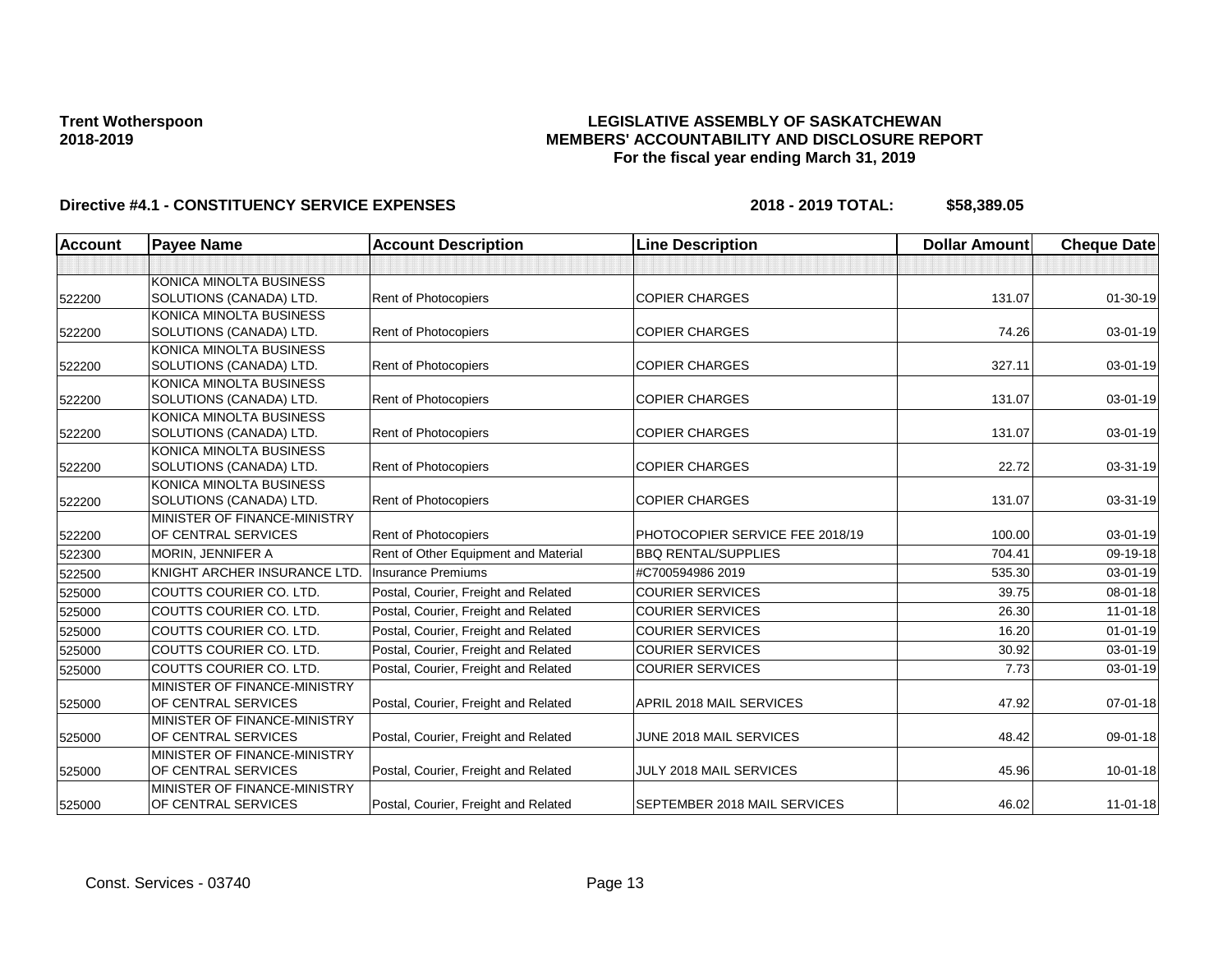### **LEGISLATIVE ASSEMBLY OF SASKATCHEWAN MEMBERS' ACCOUNTABILITY AND DISCLOSURE REPORT For the fiscal year ending March 31, 2019**

| <b>Account</b> | <b>Payee Name</b>                                   | <b>Account Description</b>                | <b>Line Description</b>                                | <b>Dollar Amount</b> | <b>Cheque Date</b> |
|----------------|-----------------------------------------------------|-------------------------------------------|--------------------------------------------------------|----------------------|--------------------|
|                |                                                     |                                           |                                                        |                      |                    |
| 525000         | MINISTER OF FINANCE-MINISTRY<br>OF CENTRAL SERVICES | Postal, Courier, Freight and Related      | AUGUST 2018 MAIL SERVICES                              | 989.67               | $11-01-18$         |
| 525000         | MINISTER OF FINANCE-MINISTRY<br>OF CENTRAL SERVICES | Postal, Courier, Freight and Related      | NOVEMBER 2018 MAIL SERVICES                            | 46.02                | $01 - 01 - 19$     |
| 525000         | MINISTER OF FINANCE-MINISTRY<br>OF CENTRAL SERVICES | Postal, Courier, Freight and Related      | MAY 2018 MAIL SERVICES                                 | 47.92                | $01 - 01 - 19$     |
| 525000         | MINISTER OF FINANCE-MINISTRY<br>OF CENTRAL SERVICES | Postal, Courier, Freight and Related      | OCTOBER 2018 MAIL SERVICES                             | 46.02                | $01 - 01 - 19$     |
| 525000         | MINISTER OF FINANCE-MINISTRY<br>OF CENTRAL SERVICES | Postal, Courier, Freight and Related      | DECEMBER 2018 MAIL SERVICES                            | 992.56               | 03-01-19           |
| 525000         | MINISTER OF FINANCE-MINISTRY<br>OF CENTRAL SERVICES | Postal, Courier, Freight and Related      | FEBRUARY 2019 MAIL SERVICES                            | 46.02                | 03-14-19           |
| 525000         | MINISTER OF FINANCE-MINISTRY<br>OF CENTRAL SERVICES | Postal, Courier, Freight and Related      | MAIL SERVICES MAR/19                                   | 46.02                | 03-31-19           |
| 528000         | POWERLAND COMPUTERS LTD.                            | <b>Support Services</b>                   | <b>TECHNICAL SERVICE</b>                               | 295.74               | $04 - 01 - 18$     |
| 528000         | POWERLAND COMPUTERS LTD.                            | <b>Support Services</b>                   | IT SUPPORT SERVICES/HARD DRIVES                        | 593.60               | $04 - 01 - 18$     |
| 528000         | POWERLAND COMPUTERS LTD.                            | <b>Support Services</b>                   | IT SUPPORT SERVICES YEARLY<br><b>CONTRACT</b>          | 686.24               | 04-04-18           |
| 528000         | POWERLAND COMPUTERS LTD.                            | <b>Support Services</b>                   | <b>TECHNICAL SERVICE/USB</b>                           | 37.10                | 05-01-18           |
| 528000         | POWERLAND COMPUTERS LTD.                            | <b>Support Services</b>                   | <b>TECHNICAL SERVICE</b>                               | 74.20                | $07 - 01 - 18$     |
| 528000         | POWERLAND COMPUTERS LTD.                            | <b>Support Services</b>                   | <b>TECHNICAL SERVICE</b>                               | 111.30               | 09-01-18           |
| 528000         | POWERLAND COMPUTERS LTD.                            | <b>Support Services</b>                   | <b>TECHNICAL SERVICE</b>                               | 55.45                | $10 - 01 - 18$     |
| 528000         | POWERLAND COMPUTERS LTD.                            | <b>Support Services</b>                   | <b>TECHNICAL SERVICE</b>                               | 18.55                | $11-01-18$         |
| 528000         | POWERLAND COMPUTERS LTD.                            | <b>Support Services</b>                   | <b>TECHNICAL SERVICE</b>                               | 110.91               | $01 - 01 - 19$     |
| 528000         | POWERLAND COMPUTERS LTD.                            | <b>Support Services</b>                   | <b>TECHNICAL SERVICE</b>                               | 317.47               | $01 - 01 - 19$     |
| 528000         | POWERLAND COMPUTERS LTD.                            | <b>Support Services</b>                   | <b>TECHNICAL SERVICE</b>                               | 137.80               | 03-01-19           |
| 528000         | POWERLAND COMPUTERS LTD.                            | <b>Support Services</b>                   | <b>TECHNICAL SERVICE</b>                               | 73.94                | 03-01-19           |
| 528100         | NETFORE SYSTEMS INC.                                | <b>Information Services Subscriptions</b> | <b>CONSTITUENT RELATIONSHIP</b><br>MANAGEMENT SOFTWARE | 3,000.00             | 09-01-18           |
| 529000         | ANDERSON, MITCHELL J.                               | <b>General Contractual Services</b>       | <b>RESEARCH SERVICES</b>                               | 375.00               | 03-14-19           |
| 529000         | <b>BROCK COMMUNICATIONS</b>                         | <b>General Contractual Services</b>       | <b>RESEARCH SERVICES</b>                               | 992.50               | $01 - 01 - 19$     |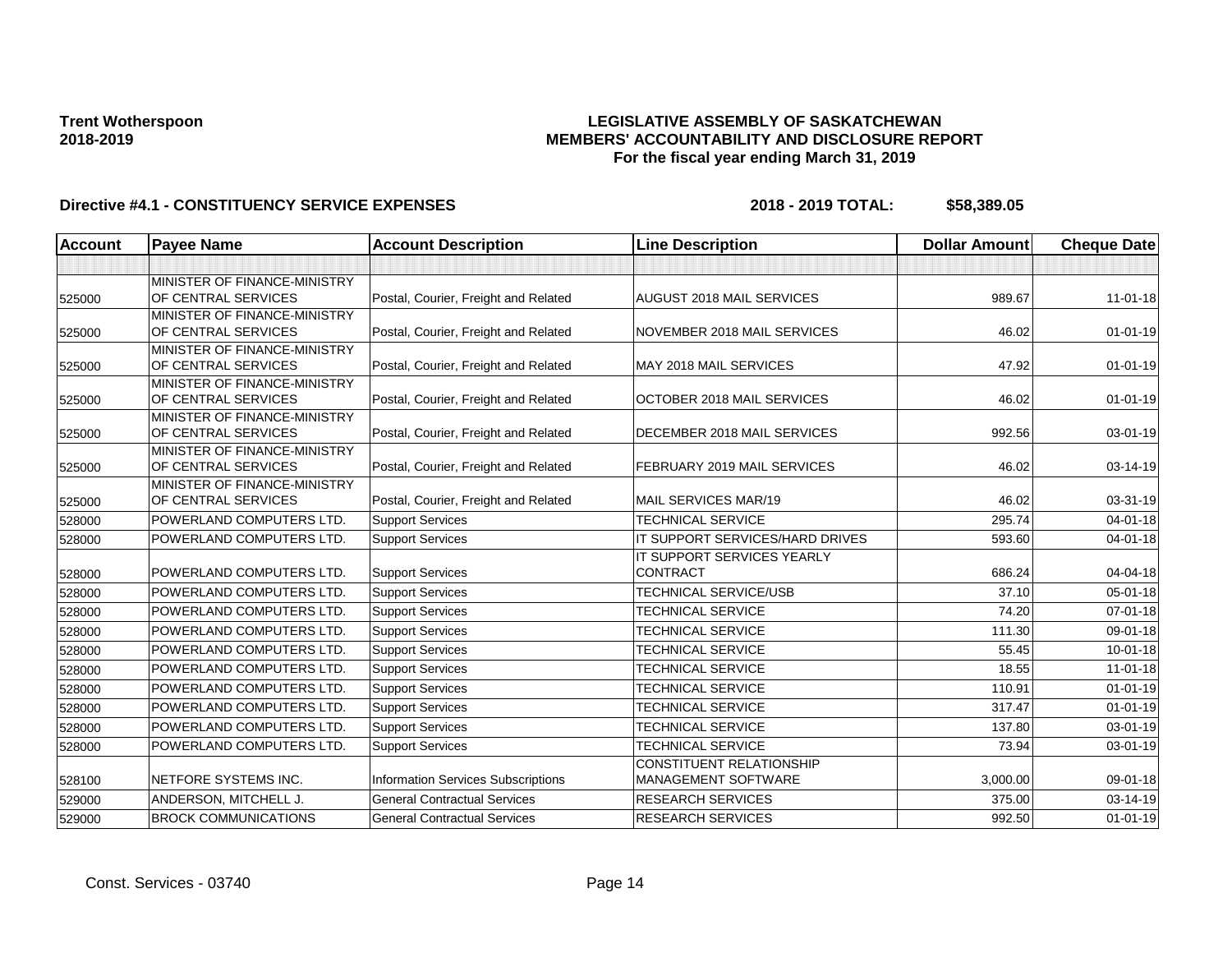### **LEGISLATIVE ASSEMBLY OF SASKATCHEWAN MEMBERS' ACCOUNTABILITY AND DISCLOSURE REPORT For the fiscal year ending March 31, 2019**

| <b>Account</b> | <b>Payee Name</b>                             | <b>Account Description</b>              | <b>Line Description</b>    | <b>Dollar Amount</b> | <b>Cheque Date</b> |
|----------------|-----------------------------------------------|-----------------------------------------|----------------------------|----------------------|--------------------|
|                |                                               |                                         |                            |                      |                    |
| 529000         | <b>BROCK, GORD</b>                            | <b>General Contractual Services</b>     | <b>RESEARCH SERVICES</b>   | 300.00               | 03-29-19           |
| 529000         | ZAWYRUCKA, DENNIS                             | <b>General Contractual Services</b>     | <b>MLA OFFICE CLEANING</b> | 150.00               | $07 - 01 - 18$     |
| 529000         | ZAWYRUCKA, DENNIS                             | <b>General Contractual Services</b>     | <b>MLA OFFICE CLEANING</b> | 125.00               | 10-03-18           |
| 529000         | ZAWYRUCKA, DENNIS                             | <b>General Contractual Services</b>     | <b>MLA OFFICE CLEANING</b> | 150.00               | $01 - 01 - 19$     |
| 529000         | <b>ZAWYRUCKA, DENNIS</b>                      | <b>General Contractual Services</b>     | <b>MLA OFFICE CLEANING</b> | 150.00               | 03-01-19           |
| 530000         | <b>BELL MEDIA INC.</b>                        | <b>Communications Development Costs</b> | ADVERTISING PRODUCTION     | 25.00                | 03-01-19           |
| 530000         | PATTISON OUTDOOR<br>ADVERTISING LTD.          | <b>Communications Development Costs</b> | ADVERTISING PRODUCTION     | 689.00               | 09-01-18           |
| 530100         | PATTISON OUTDOOR<br>ADVERTISING LTD.          | <b>Communcations Production</b>         | PRODUCTION DIEM FEE        | 53.00                | $04 - 01 - 18$     |
| 530500         | <b>BELL MEDIA INC.</b>                        | Media Placement                         | ADVERTISING - NO GST       | 190.00               | 03-01-19           |
| 530500         | <b>CLASSIC SIGNS</b>                          | Media Placement                         | <b>ADVERTISING</b>         | 2,115.00             | $05 - 01 - 18$     |
| 530500         | <b>CLASSIC SIGNS</b>                          | Media Placement                         | <b>ADVERTISING</b>         | 2,115.00             | 08-01-18           |
| 530500         | <b>CLASSIC SIGNS</b>                          | Media Placement                         | <b>ADVERTISING</b>         | 2,115.00             | 11-01-18           |
| 530500         | <b>CLASSIC SIGNS</b>                          | Media Placement                         | <b>ADVERTISING</b>         | 2,115.00             | 03-01-19           |
| 530500         | DIRECTWEST CORPORATION                        | Media Placement                         | <b>ADVERTISING</b>         | 112.00               | 09-01-18           |
| 530500         | DIRECTWEST CORPORATION                        | Media Placement                         | <b>ADVERTISING</b>         | 112.50               | $11-01-18$         |
| 530500         | <b>DIRECTWEST CORPORATION</b>                 | Media Placement                         | <b>ADVERTISING</b>         | 112.50               | $11-01-18$         |
| 530500         | <b>DIRECTWEST CORPORATION</b>                 | Media Placement                         | <b>ADVERTISING</b>         | $-112.00$            | 12-18-18           |
| 530500         | DIRECTWEST CORPORATION                        | Media Placement                         | <b>ADVERTISING</b>         | 112.50               | 03-01-19           |
| 530500         | DIRECTWEST CORPORATION                        | Media Placement                         | <b>ADVERTISING</b>         | 112.50               | 03-01-19           |
| 530500         | DIRECTWEST CORPORATION                        | Media Placement                         | <b>ADVWERTISING</b>        | 112.50               | 03-01-19           |
| 530500         | DIRECTWEST CORPORATION                        | Media Placement                         | <b>ADVERTISING</b>         | 112.50               | 03-01-19           |
| 530500         | <b>JIM PATTISON BROADCAST</b><br><b>GROUP</b> | Media Placement                         | <b>ADVERTISING</b>         | 444.00               | 03-01-19           |
| 530500         | <b>JIM PATTISON BROADCAST</b><br><b>GROUP</b> | Media Placement                         | <b>ADVERTISING</b>         | 2,960.00             | 03-01-19           |
| 530500         | JIM PATTISON BROADCAST<br><b>GROUP</b>        | Media Placement                         | <b>ADVERTISING</b>         | 1,596.00             | 03-26-19           |
| 530500         | <b>MADD MESSAGE</b>                           | Media Placement                         | <b>ADVERTISING</b>         | 108.33               | 09-17-18           |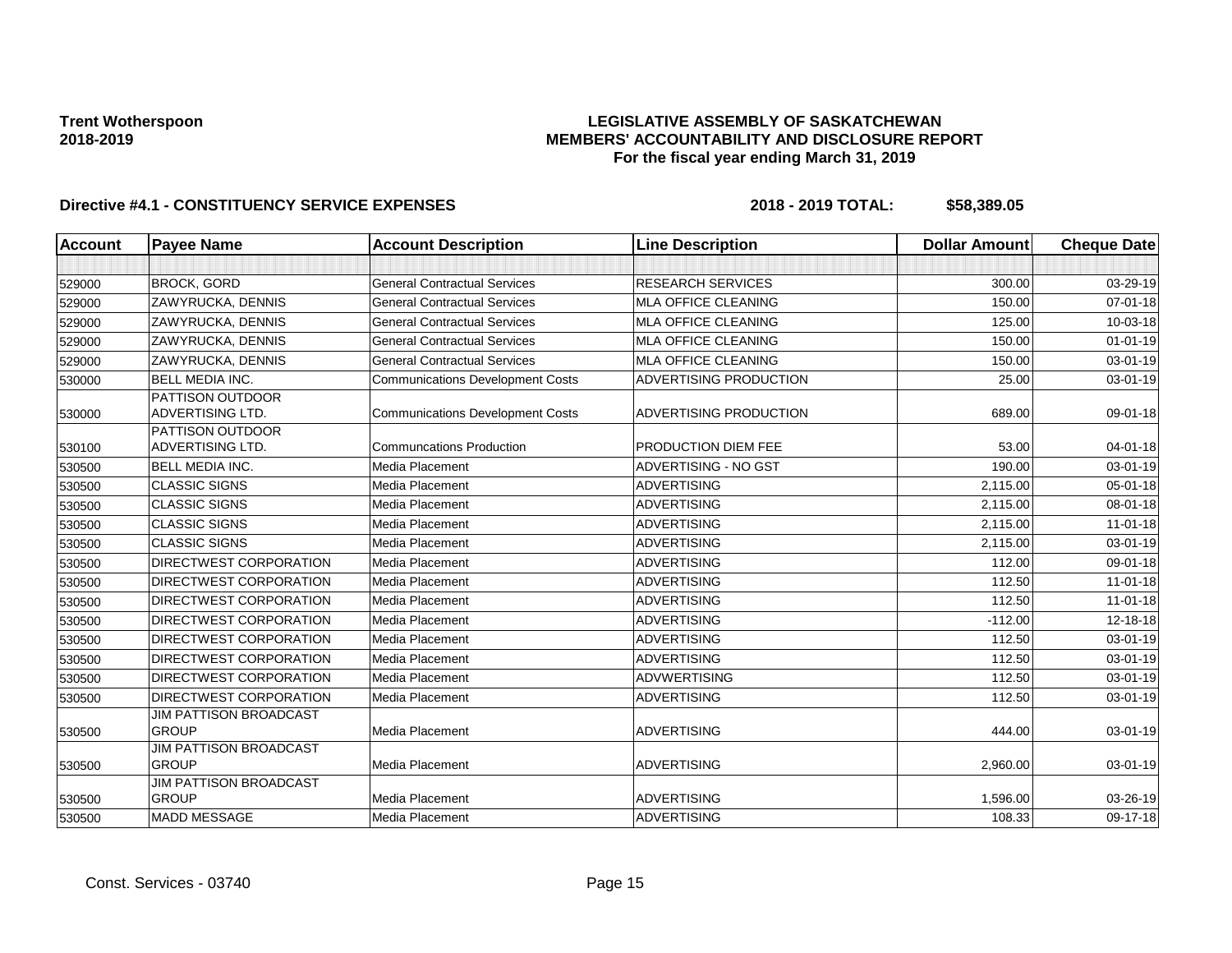### **LEGISLATIVE ASSEMBLY OF SASKATCHEWAN MEMBERS' ACCOUNTABILITY AND DISCLOSURE REPORT For the fiscal year ending March 31, 2019**

| <b>Account</b> | <b>Payee Name</b>                           | <b>Account Description</b> | <b>Line Description</b>     | <b>Dollar Amount</b> | <b>Cheque Date</b> |
|----------------|---------------------------------------------|----------------------------|-----------------------------|----------------------|--------------------|
|                |                                             |                            |                             |                      |                    |
| 530500         | MOOSE JAW EXPRESS.COM                       | Media Placement            | <b>ADVERTISING</b>          | 61.16                | 02-01-19           |
| 530500         | <b>OUTFRONT MEDIA CANADA</b>                | Media Placement            | <b>ADVERTISING</b>          | 1,050.00             | $10 - 01 - 18$     |
| 530500         | <b>OUTFRONT MEDIA CANADA</b>                | Media Placement            | <b>ADVERTISING</b>          | 900.00               | $01 - 01 - 19$     |
|                | <b>PATTISON OUTDOOR</b>                     |                            |                             |                      |                    |
| 530500         | <b>ADVERTISING LTD.</b>                     | Media Placement            | <b>ADVERTISING</b>          | 330.00               | $04 - 01 - 18$     |
|                | PATTISON OUTDOOR                            |                            |                             |                      |                    |
| 530500         | ADVERTISING LTD.                            | Media Placement            | ADVERTISING                 | 330.00               | 09-01-18           |
|                | <b>PATTISON OUTDOOR</b>                     |                            |                             |                      |                    |
| 530500         | ADVERTISING LTD.                            | Media Placement            | <b>ADVERTISING</b>          | 330.00               | 10-08-18           |
|                | <b>PATTISON OUTDOOR</b><br>ADVERTISING LTD. | Media Placement            | <b>ADVERTISING</b>          | 330.00               |                    |
| 530500         | <b>PATTISON OUTDOOR</b>                     |                            |                             |                      | 10-09-18           |
| 530500         | ADVERTISING LTD.                            | Media Placement            | <b>ADVERTISING</b>          | 330.00               | 11-05-18           |
|                | <b>PATTISON OUTDOOR</b>                     |                            |                             |                      |                    |
| 530500         | <b>ADVERTISING LTD.</b>                     | Media Placement            | <b>ADVERTISING</b>          | 330.00               | $01 - 01 - 19$     |
|                | PATTISON OUTDOOR                            |                            |                             |                      |                    |
| 530500         | ADVERTISING LTD.                            | Media Placement            | ADVERTISING                 | 330.00               | $01 - 01 - 19$     |
|                | <b>PATTISON OUTDOOR</b>                     |                            |                             |                      |                    |
| 530500         | ADVERTISING LTD.                            | Media Placement            | <b>ADVERTISING</b>          | 330.00               | 03-01-19           |
|                | <b>PATTISON OUTDOOR</b>                     |                            |                             |                      |                    |
| 530500         | ADVERTISING LTD.                            | Media Placement            | <b>ADVERTISING</b>          | 330.00               | 03-01-19           |
| 530500         | POSTMEDIA NETWORK INC.                      | Media Placement            | <b>ADVERTISING - NO GST</b> | 32.31                | 03-01-19           |
| 530500         | POSTMEDIA NETWORK INC.                      | Media Placement            | ADVERTISING - NO GST        | 8.08                 | 03-01-19           |
| 530500         | <b>PRAIRIE DOG MAGAZINE</b>                 | Media Placement            | <b>ADVERTISING</b>          | 143.00               | $05 - 01 - 18$     |
| 530500         | PRAIRIE DOG MAGAZINE                        | Media Placement            | <b>ADVERTISING</b>          | 306.25               | $07 - 01 - 18$     |
| 530500         | PRAIRIE DOG MAGAZINE                        | Media Placement            | <b>ADVERTISING</b>          | 265.25               | 08-02-18           |
| 530500         | <b>PRAIRIE DOG MAGAZINE</b>                 | Media Placement            | <b>ADVERTISING</b>          | 660.00               | $11 - 08 - 18$     |
| 530500         | PRAIRIE DOG MAGAZINE                        | Media Placement            | <b>ADVERTISING</b>          | 109.80               | $01 - 01 - 19$     |
| 530500         | <b>PRAIRIE DOG MAGAZINE</b>                 | Media Placement            | <b>ADVERTISING</b>          | 149.00               | $01 - 01 - 19$     |
| 530500         | PRAIRIE DOG MAGAZINE                        | Media Placement            | <b>ADVERTISING</b>          | 149.00               | $01 - 01 - 19$     |
| 530500         | PRAIRIE DOG MAGAZINE                        | Media Placement            | <b>ADVERTISING</b>          | 149.00               | $01 - 17 - 19$     |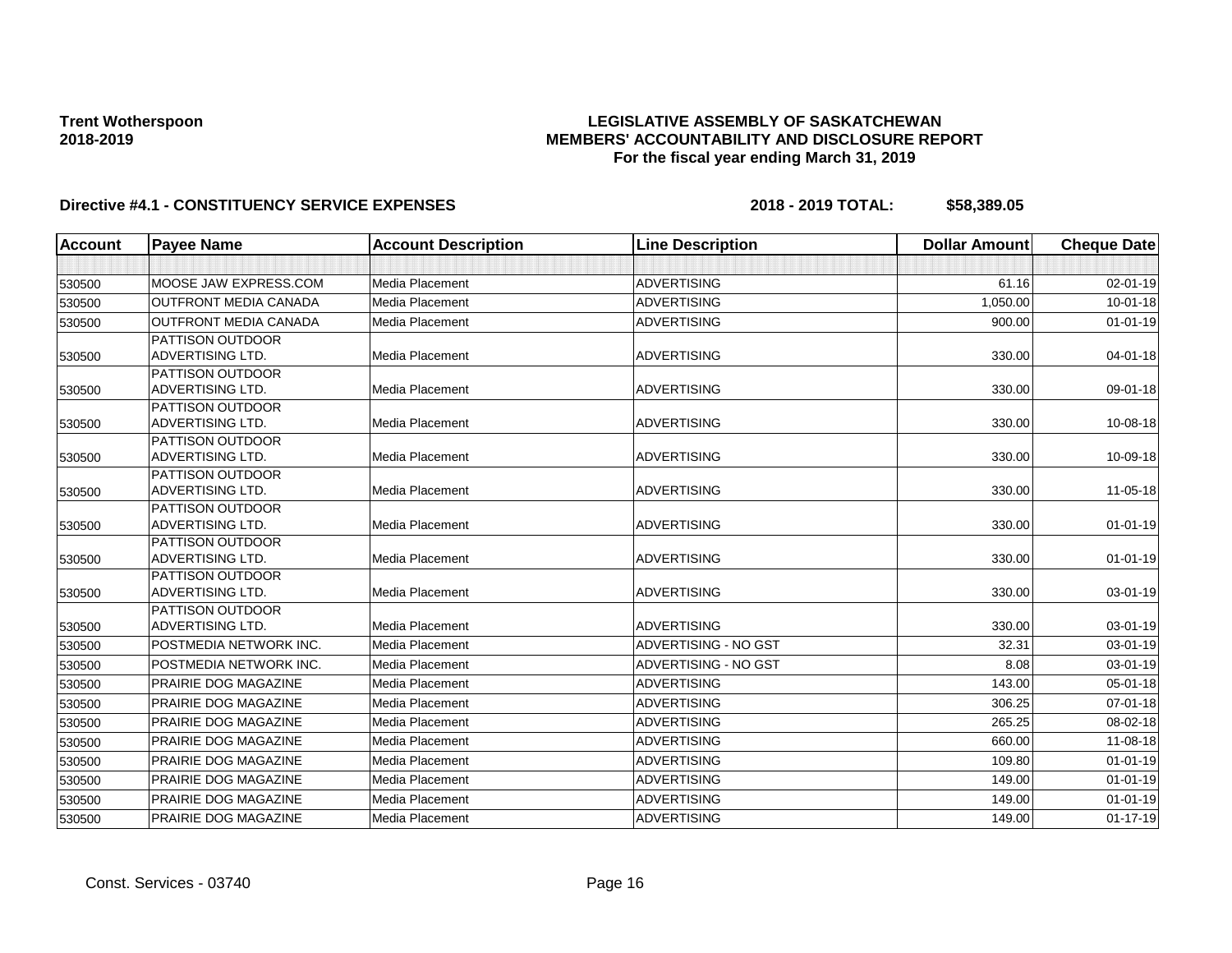### **LEGISLATIVE ASSEMBLY OF SASKATCHEWAN MEMBERS' ACCOUNTABILITY AND DISCLOSURE REPORT For the fiscal year ending March 31, 2019**

| <b>Account</b> | <b>Payee Name</b>                               | <b>Account Description</b>    | <b>Line Description</b>           | <b>Dollar Amount</b> | <b>Cheque Date</b> |
|----------------|-------------------------------------------------|-------------------------------|-----------------------------------|----------------------|--------------------|
|                |                                                 |                               |                                   |                      |                    |
| 530500         | PRAIRIE DOG MAGAZINE                            | Media Placement               | <b>ADVERTISING</b>                | 149.00               | 03-01-19           |
| 530500         | PRAIRIE DOG MAGAZINE                            | Media Placement               | <b>ADVERTISING</b>                | 149.00               | 03-14-19           |
| 530500         | <b>REGINA PRIDE INC.</b>                        | Media Placement               | <b>ADVERTISING</b>                | 87.50                | $05 - 01 - 18$     |
| 530500         | <b>REGINA RED SOX BASEBALL</b>                  | Media Placement               | <b>ADVERTISING</b>                | 200.00               | $07 - 01 - 18$     |
| 530500         | <b>REGINA THUNDER FOOTBALL</b><br><b>CLUB</b>   | Media Placement               | <b>ADVERTISING</b>                | 125.00               | 04-09-18           |
| 530500         | ROYAL CANADIAN LEGION<br>SASKATCHEWAN COMMAND   | Media Placement               | <b>ADVERTISING</b>                | 76.52                | 03-12-19           |
| 530500         | <b>SPRING FREE FROM RACISM</b>                  | Media Placement               | <b>ADVERTISING</b>                | 100.01               | $03 - 24 - 19$     |
| 530500         | ST. ANDREW'S COLLEGE                            | Media Placement               | <b>ADVERTISING</b>                | 75.00                | 05-01-18           |
| 530500         | STUDENTS' UNION OF THE UNIV.<br>OF REGINA INC.  | Media Placement               | <b>ADVERTISING</b>                | 193.75               | 08-01-18           |
| 530500         | <b>SUDDENLY SASKATCHEWAN</b><br><b>MAGAZINE</b> | Media Placement               | <b>ADVERTISING</b>                | 30.00                | 03-01-19           |
| 530500         | <b>WORLD SPECTATOR</b>                          | Media Placement               | <b>ADVERTISING</b>                | 51.67                | $10 - 01 - 18$     |
| 530800         | ALLIED PRINTERS & PROMOTIONS                    | Publications                  | <b>HANDBILLS</b>                  | 51.68                | $07 - 01 - 18$     |
| 530800         | ALLIED PRINTERS & PROMOTIONS                    | Publications                  | <b>BBQ INVITATIONS</b>            | 832.10               | 09-01-18           |
| 530900         | ALLIED PRINTERS & PROMOTIONS                    | <b>Promotional Items</b>      | <b>CHRISTMAS CARDS</b>            | 1,468.10             | 03-01-19           |
| 530900         | <b>ROYAL CANADIAN LEGION</b><br>BRANCH NO. 001  | <b>Promotional Items</b>      | <b>WREATH</b>                     | 45.00                | 11-09-18           |
| 550200         | WOTHERSPOON, TRENT D.C.                         | Books, Mags and Ref Materials | REIMB: BOOKS/NOTE CARDS           | 157.40               | 06-14-18           |
| 550200         | WOTHERSPOON, TRENT D.C.                         | Books, Mags and Ref Materials | <b>REIMB: BOOK</b>                | 23.50                | $10 - 01 - 18$     |
| 555000         | MORIN, JENNIFER A                               | Other Material and Supplies   | <b>OFFICE SUPPLIES</b>            | 261.27               | 09-19-18           |
| 555000         | POWERLAND COMPUTERS LTD.                        | Other Material and Supplies   | <b>USB</b>                        | 15.64                | $05 - 01 - 18$     |
| 555000         | <b>STAPLES BUSINESS DEPOT</b>                   | Other Material and Supplies   | 82780 MISC, & OFFICE SUPPLIES     | 93.71                | 04-19-18           |
| 555000         | STAPLES BUSINESS DEPOT                          | Other Material and Supplies   | OFFICE SUPPLIES - NO GST          | 135.98               | $07 - 01 - 18$     |
| 555000         | <b>STAPLES BUSINESS DEPOT</b>                   | Other Material and Supplies   | KEYBOARD/OFFICE SUPPLIES 82780    | 169.78               | $01 - 01 - 19$     |
| 555000         | <b>STAPLES BUSINESS DEPOT</b>                   | Other Material and Supplies   | 82780 MISC OFFICE SUPPLIES        | 39.98                | 03-01-19           |
| 555000         | <b>STAPLES BUSINESS DEPOT</b>                   | Other Material and Supplies   | OFFICE SUPPLIES - NO GST          | 69.92                | 03-01-19           |
| 555000         | <b>SUPREME BASICS</b>                           | Other Material and Supplies   | <b>MISC &amp; OFFICE SUPPLIES</b> | 199.15               | $07 - 01 - 18$     |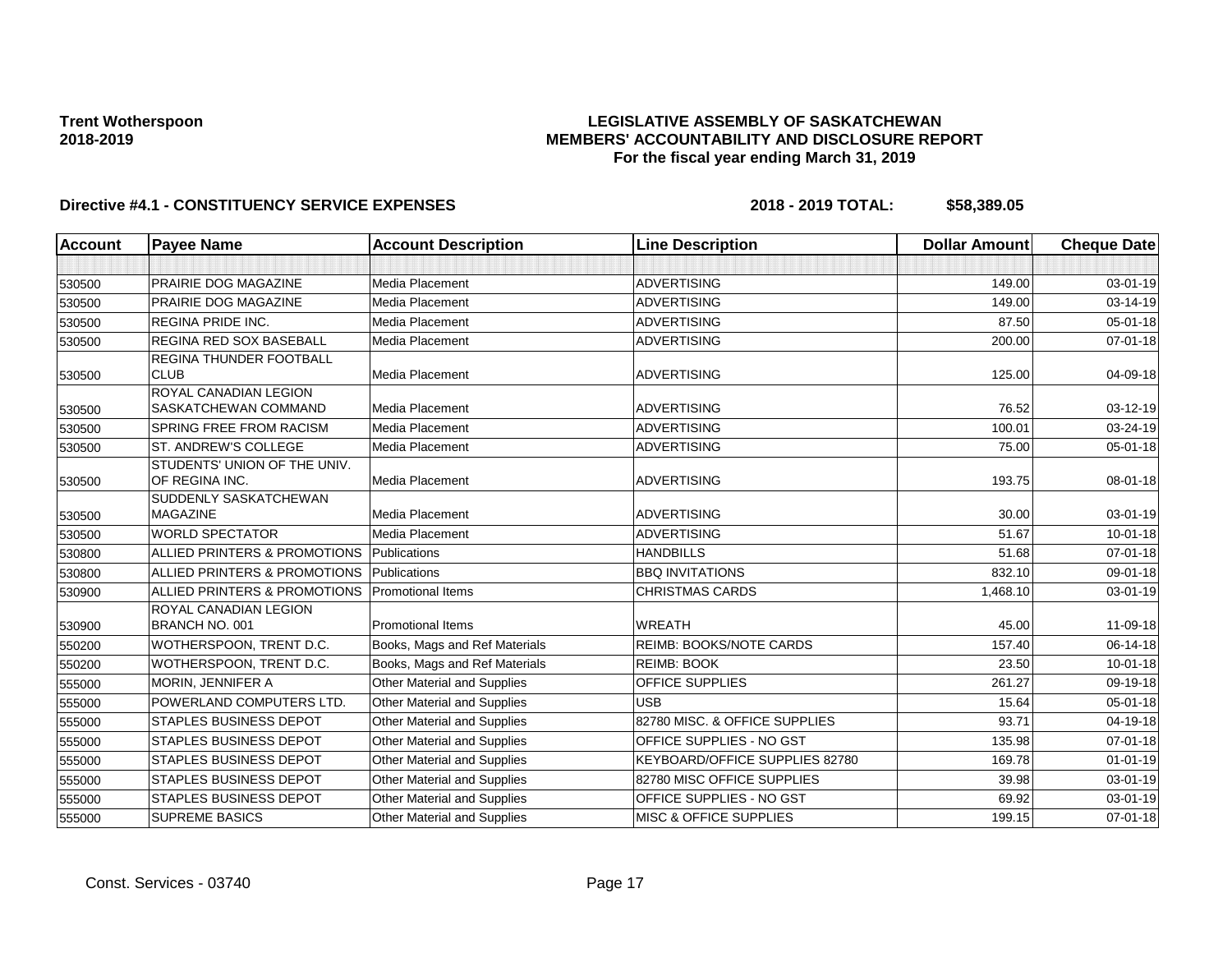### **LEGISLATIVE ASSEMBLY OF SASKATCHEWAN MEMBERS' ACCOUNTABILITY AND DISCLOSURE REPORT For the fiscal year ending March 31, 2019**

| Account | <b>Payee Name</b>             | <b>Account Description</b>  | <b>Line Description</b>            | <b>Dollar Amount</b> | <b>Cheque Date</b> |
|---------|-------------------------------|-----------------------------|------------------------------------|----------------------|--------------------|
|         |                               |                             |                                    |                      |                    |
| 555000  | <b>SUPREME BASICS</b>         | Other Material and Supplies | OFFICE SUPPLIES                    | 31.79                | 07-05-18           |
| 555000  | <b>SUPREME BASICS</b>         | Other Material and Supplies | OFFICE SUPPLIES                    | 100.66               | 08-01-18           |
| 555000  | <b>SUPREME BASICS</b>         | Other Material and Supplies | OFFICE SUPPLIES                    | 55.64                | $10 - 01 - 18$     |
| 555000  | <b>SUPREME BASICS</b>         | Other Material and Supplies | OFFICE SUPPLIES                    | 79.36                | $01 - 01 - 19$     |
| 555000  | <b>SUPREME BASICS</b>         | Other Material and Supplies | OFFICE SUPPLIES                    | 99.59                | $01 - 02 - 19$     |
| 555000  | <b>SUPREME BASICS</b>         | Other Material and Supplies | OFFICE SUPPLIES                    | 58.28                | 03-01-19           |
| 555000  | <b>WIRELESS AGE</b>           | Other Material and Supplies | <b>IPHONE CASE</b>                 | 10.58                | 05-16-18           |
| 555000  | <b>WIRELESS AGE</b>           | Other Material and Supplies | <b>ACCESSORIES</b>                 | 76.77                | 10-03-18           |
| 555000  | <b>WORLD OF WATER</b>         | Other Material and Supplies | <b>BOTTLED WATER</b>               | 18.75                | 07-01-18           |
| 555000  | <b>WORLD OF WATER</b>         | Other Material and Supplies | <b>BOTTLED WATER</b>               | 25.00                | $01 - 01 - 19$     |
| 555000  | WOTHERSPOON, TRENT D.C.       | Other Material and Supplies | <b>REIMB: BOOKS/NOTE CARDS</b>     | 82.14                | 06-14-18           |
| 555000  | WOTHERSPOON, TRENT D.C.       | Other Material and Supplies | <b>REIMB: MISC OFFICE SUPPLIES</b> | 37.72                | 03-01-19           |
| 564300  | POWERLAND COMPUTERS LTD.      | Computer Hardware - Exp.    | <b>HARD DRIVES</b>                 | 189.48               | 04-01-18           |
| 564300  | <b>STAPLES BUSINESS DEPOT</b> | Computer Hardware - Exp.    | 82780 COMPUTER MOUSE               | 52.85                | $09 - 01 - 18$     |
| 564300  | <b>STAPLES BUSINESS DEPOT</b> | Computer Hardware - Exp.    | KEYBOARD/OFFICE SUPPLIES 82780     | 63.79                | $01 - 01 - 19$     |
| 588950  |                               |                             | PREPAID EXPENSE ADJUSTMENT         | 795.00               | 04-12-18           |
|         |                               |                             |                                    |                      |                    |
|         |                               |                             |                                    |                      |                    |
|         |                               |                             |                                    |                      |                    |
|         |                               |                             |                                    |                      |                    |
|         |                               |                             |                                    |                      |                    |
|         |                               |                             |                                    |                      |                    |
|         |                               |                             |                                    |                      |                    |
|         |                               |                             |                                    |                      |                    |
|         |                               |                             |                                    |                      |                    |
|         |                               |                             |                                    |                      |                    |
|         |                               |                             |                                    |                      |                    |
|         |                               |                             |                                    |                      |                    |
|         |                               |                             |                                    |                      |                    |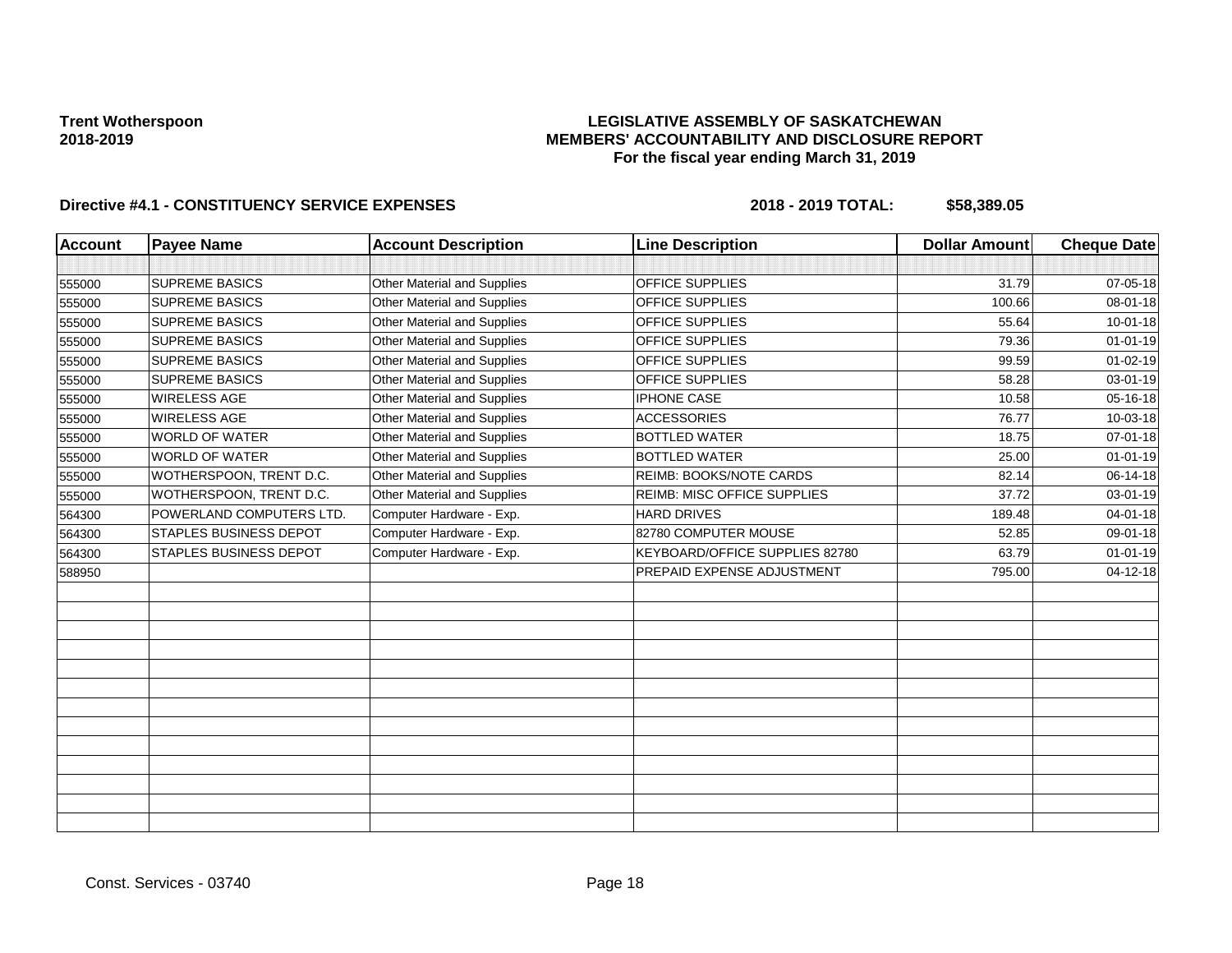### **LEGISLATIVE ASSEMBLY OF SASKATCHEWAN MEMBERS' ACCOUNTABILITY AND DISCLOSURE REPORT For the fiscal year ending March 31, 2019**

| <b>Account</b> | <b>Payee Name</b> | <b>Account Description</b> | <b>Line Description</b> | <b>Dollar Amount</b> | <b>Cheque Date</b> |
|----------------|-------------------|----------------------------|-------------------------|----------------------|--------------------|
|                |                   |                            |                         |                      |                    |
|                |                   |                            |                         |                      |                    |
|                |                   |                            |                         |                      |                    |
|                |                   |                            |                         |                      |                    |
|                |                   |                            |                         |                      |                    |
|                |                   |                            |                         |                      |                    |
|                |                   |                            |                         |                      |                    |
|                |                   |                            |                         |                      |                    |
|                |                   |                            |                         |                      |                    |
|                |                   |                            |                         |                      |                    |
|                |                   |                            |                         |                      |                    |
|                |                   |                            |                         |                      |                    |
|                |                   |                            |                         |                      |                    |
|                |                   |                            |                         |                      |                    |
|                |                   |                            |                         |                      |                    |
|                |                   |                            |                         |                      |                    |
|                |                   |                            |                         |                      |                    |
|                |                   |                            |                         |                      |                    |
|                |                   |                            |                         |                      |                    |
|                |                   |                            |                         |                      |                    |
|                |                   |                            |                         |                      |                    |
|                |                   |                            |                         |                      |                    |
|                |                   |                            |                         |                      |                    |
|                |                   |                            |                         |                      |                    |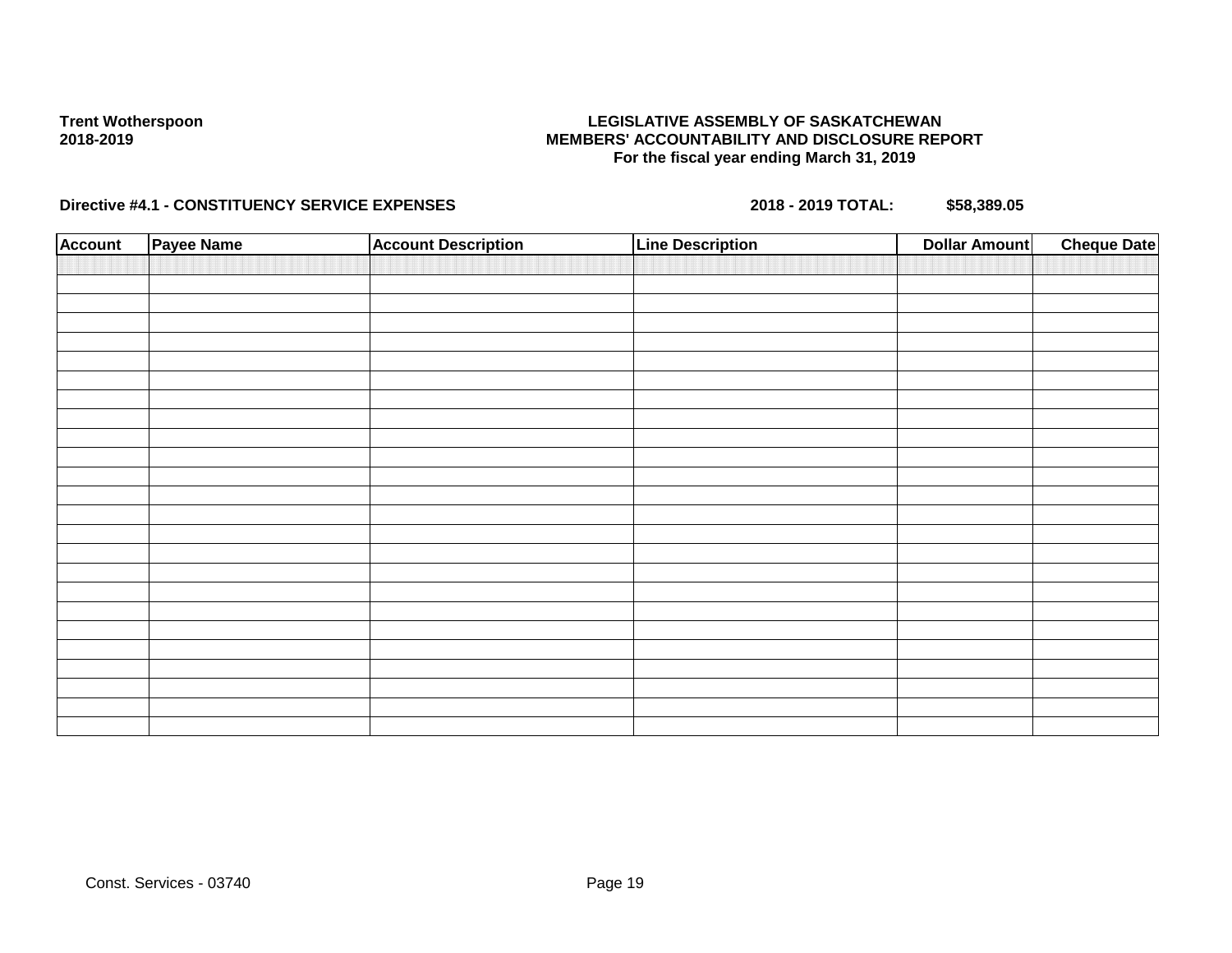## **LEGISLATIVE ASSEMBLY OF SASKATCHEWAN MEMBERS' ACCOUNTABILITY AND DISCLOSURE REPORT For the fiscal year ending March 31, 2019**

| <b>Account</b> | <b>Payee Name</b>   | <b>Account Description</b> | <b>Dollar Amount</b> | <b>Cheque Date</b> |
|----------------|---------------------|----------------------------|----------------------|--------------------|
|                |                     |                            |                      |                    |
| 513000         | MORIN, JENNIFER A   | Out-of-Scope Permanent     | 2030.62              | 05-23-18           |
| 513000         | MORIN, JENNIFER A   | Out-of-Scope Permanent     | 2,030.62             | 06-05-18           |
| 513000         | MORIN, JENNIFER A   | Out-of-Scope Permanent     | 2030.62              | 06-13-18           |
| 513000         | MORIN, JENNIFER A   | Out-of-Scope Permanent     | 2,030.62             | 06-27-18           |
| 513000         | MORIN, JENNIFER A   | Out-of-Scope Permanent     | 2,030.62             | 07-11-18           |
| 513000         | MORIN, JENNIFER A   | Out-of-Scope Permanent     | 2,030.62             | 07-25-18           |
| 513000         | MORIN, JENNIFER A   | Out-of-Scope Permanent     | 2,030.62             | 08-08-18           |
| 513000         | MORIN, JENNIFER A   | Out-of-Scope Permanent     | 2,030.62             | 08-22-18           |
| 513000         | MORIN, JENNIFER A   | Out-of-Scope Permanent     | 2030.62              | 09-05-18           |
| 513000         | MORIN, JENNIFER A   | Out-of-Scope Permanent     | 2030.62              | 09-19-18           |
| 513000         | MORIN, JENNIFER A   | Out-of-Scope Permanent     | 2030.62              | 10-03-18           |
| 513000         | MORIN, JENNIFER A   | Out-of-Scope Permanent     | 2030.62              | $10-17-18$         |
| 513000         | MORIN, JENNIFER A   | Out-of-Scope Permanent     | 2,030.62             | $11-01-18$         |
| 513000         | MORIN, JENNIFER A   | Out-of-Scope Permanent     | 2213.42              | $11 - 14 - 18$     |
| 513000         | MORIN, JENNIFER A   | Out-of-Scope Permanent     | 2213.42              | 11-28-18           |
| 513000         | MORIN, JENNIFER A   | Out-of-Scope Permanent     | 2213.42              | 12-12-18           |
| 513000         | MORIN, JENNIFER A   | Out-of-Scope Permanent     | 1,604.23             | 12-27-18           |
| 513000         | MORIN, JENNIFER A   | Out-of-Scope Permanent     | 2213.42              | $01 - 09 - 19$     |
| 513000         | MORIN, JENNIFER A   | Out-of-Scope Permanent     | 2130.42              | 01-23-19           |
| 513000         | MORIN, JENNIFER A   | Out-of-Scope Permanent     | 2,213.42             | 02-06-19           |
| 513000         | MORIN, JENNIFER A   | Out-of-Scope Permanent     | 2213.42              | 02-20-19           |
| 513000         | MORIN, JENNIFER A   | Out-of-Scope Permanent     | 2213.42              | 03-06-19           |
| 513000         | MORIN, JENNIFER A   | Out-of-Scope Permanent     | 2213.42              | 03-20-19           |
| 513000         | MORIN, JENNIFER A   | Out-of-Scope Permanent     | 2,213.42             | 04-03-19           |
| 513000         | PATRICK, GLORIA M.  | Out-of-Scope Permanent     | 627.14               | 04-24-18           |
| 513000         | PATRICK, GLORIA M.  | Out-of-Scope Permanent     | 986.50               | 05-08-18           |
| 514000         | CALIMENTE, SCOTT M. | Casual/Term                | 954.76               | 04-24-18           |
| 514000         | CALIMENTE, SCOTT M. | Casual/Term                | 1565.8               | 05-08-18           |
| 514000         | CALIMENTE, SCOTT M. | Casual/Term                | 171.85               | 06-05-18           |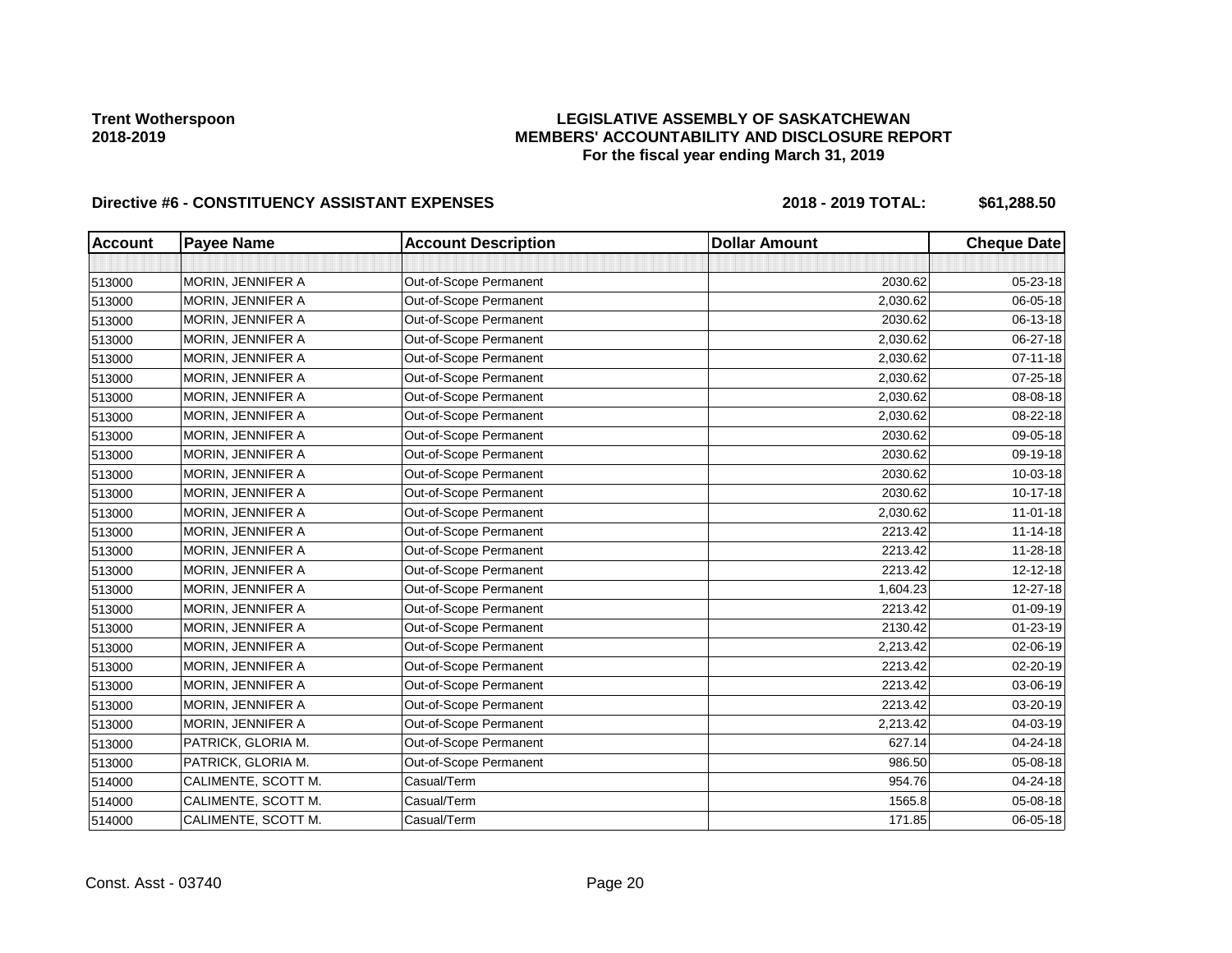## **LEGISLATIVE ASSEMBLY OF SASKATCHEWAN MEMBERS' ACCOUNTABILITY AND DISCLOSURE REPORT For the fiscal year ending March 31, 2019**

| <b>Account</b> | <b>Payee Name</b>   | <b>Account Description</b>                    | <b>Dollar Amount</b> | <b>Cheque Date</b> |
|----------------|---------------------|-----------------------------------------------|----------------------|--------------------|
|                |                     |                                               |                      |                    |
| 514000         | CALIMENTE, SCOTT M. | Casual/Term                                   | 171.85               | 08-08-18           |
| 514000         | CONLIN, DEBRA L     | Casual/Term                                   | $-5.32$              | 08-01-18           |
| 514000         | CONLIN. DEBRA L     | Casual/Term                                   | 168.24               | 09-19-18           |
| 514000         | CONLIN, DEBRA L     | Casual/Term                                   | 168.24               | 10-03-18           |
| 514000         | CONLIN, DEBRA L     | Casual/Term                                   | 673                  | $11-01-18$         |
| 514000         | CONLIN, DEBRA L     | Casual/Term                                   | $-0.01$              | $11 - 14 - 18$     |
| 514000         | CONLIN, DEBRA L     | Casual/Term                                   | 841.24               | $01 - 23 - 19$     |
| 514000         | PATRICK, GLORIA M.  | Casual/Term                                   | 444                  | 05-23-18           |
| 514000         | PATRICK, GLORIA M.  | Casual/Term                                   | 146.05               | 08-22-18           |
| 514000         | PATRICK, GLORIA M.  | Casual/Term                                   | 238.35               | 09-05-18           |
| 514000         | PATRICK, GLORIA M.  | Casual/Term                                   | 168.24               | 11-28-18           |
| 514000         | PATRICK, GLORIA M.  | Casual/Term                                   | 210.32               | 12-27-18           |
| 514000         | PATRICK, KAITLYN M  | Casual/Term                                   | 123.72               | 11-19-18           |
| 514000         | PATRICK, KAITLYN M  | Casual/Term                                   | 123.72               | 12-12-18           |
| 514000         | PATRICK, KAITLYN M  | Casual/Term                                   | 164.95               | 12-27-18           |
| 514000         | SWAN, SAWYER J      | Casual/Term                                   | 0.00                 | 04-10-18           |
| 514000         | SWAN, SAWYER J      | Casual/Term                                   | 336.50               | 04-24-18           |
| 514000         | SWAN, SAWYER J      | Casual/Term                                   | 168.24               | 06-27-18           |
| 514000         | SWAN, SAWYER J      | Casual/Term                                   | 1,682.50             | 07-25-18           |
| 514000         | SWAN, SAWYER J      | Casual/Term                                   | 168.24               | 08-08-18           |
| 514000         | SWAN, SAWYER J      | Casual/Term                                   | 70.11                | 09-05-18           |
| 514000         | SWAN, SAWYER J      | Casual/Term                                   | 168.24               | 10-03-18           |
| 514000         | SWAN, SAWYER J      | Casual/Term                                   | 116.85               | 10-17-18           |
| 514000         | SWAN, SAWYER J      | Casual/Term                                   | 168.24               | 12-27-18           |
| 514000         | SWAN, SAWYER J      | Casual/Term                                   | 336.50               | 01-09-19           |
| 516000         | CONLIN, DEBRA L     | Overtime                                      | 5.32                 | 08-01-18           |
| 519900         | None (Default)      | Change in Y/E Accrued Empl Leave Entitlements | 71.63                | 04-08-19           |
|                |                     |                                               |                      |                    |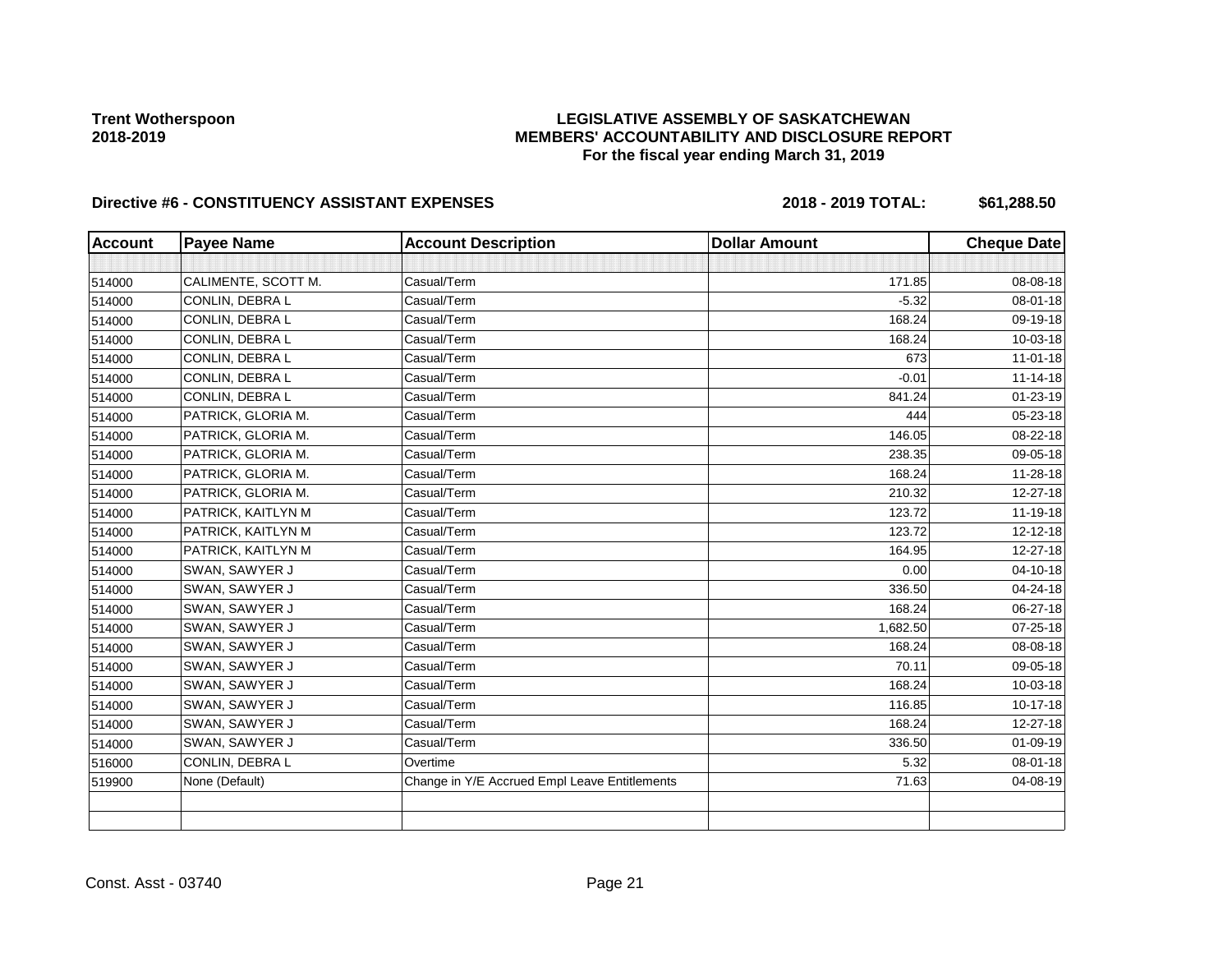### **LEGISLATIVE ASSEMBLY OF SASKATCHEWAN MEMBERS' ACCOUNTABILITY AND DISCLOSURE REPORT For the fiscal year ending March 31, 2019**

| <b>Account</b> | Payee Name | <b>Account Description</b> | <b>Dollar Amount</b> | <b>Cheque Date</b> |
|----------------|------------|----------------------------|----------------------|--------------------|
|                |            |                            |                      |                    |
|                |            |                            |                      |                    |
|                |            |                            |                      |                    |
|                |            |                            |                      |                    |
|                |            |                            |                      |                    |
|                |            |                            |                      |                    |
|                |            |                            |                      |                    |
|                |            |                            |                      |                    |
|                |            |                            |                      |                    |
|                |            |                            |                      |                    |
|                |            |                            |                      |                    |
|                |            |                            |                      |                    |
|                |            |                            |                      |                    |
|                |            |                            |                      |                    |
|                |            |                            |                      |                    |
|                |            |                            |                      |                    |
|                |            |                            |                      |                    |
|                |            |                            |                      |                    |
|                |            |                            |                      |                    |
|                |            |                            |                      |                    |
|                |            |                            |                      |                    |
|                |            |                            |                      |                    |
|                |            |                            |                      |                    |
|                |            |                            |                      |                    |
|                |            |                            |                      |                    |
|                |            |                            |                      |                    |
|                |            |                            |                      |                    |
|                |            |                            |                      |                    |
|                |            |                            |                      |                    |
|                |            |                            |                      |                    |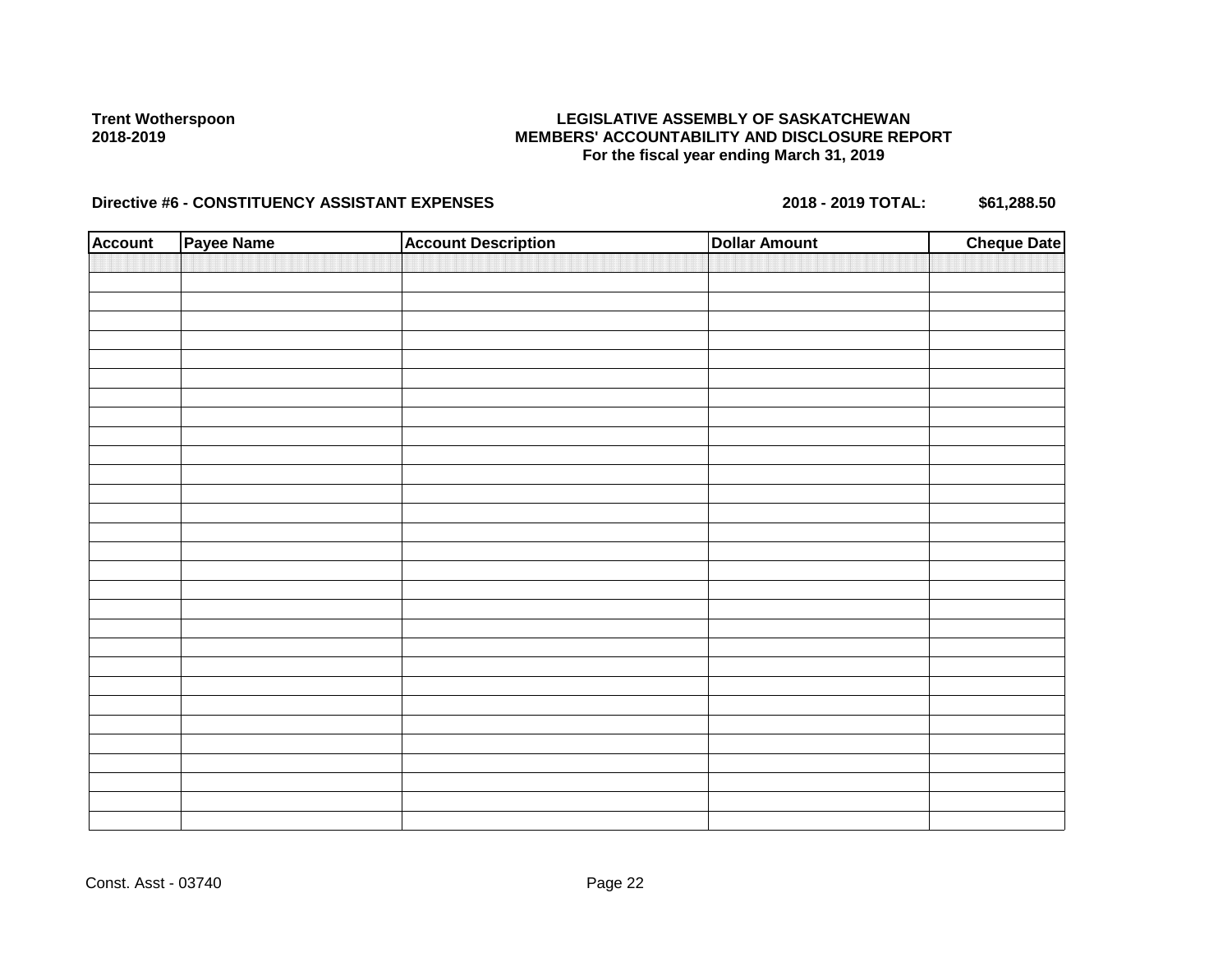### **LEGISLATIVE ASSEMBLY OF SASKATCHEWAN MEMBERS' ACCOUNTABILITY AND DISCLOSURE REPORT For the fiscal year ending March 31, 2019**

| <b>Account</b> | Payee Name | <b>Account Description</b> | <b>Dollar Amount</b> | <b>Cheque Date</b> |
|----------------|------------|----------------------------|----------------------|--------------------|
|                |            |                            |                      |                    |
|                |            |                            |                      |                    |
|                |            |                            |                      |                    |
|                |            |                            |                      |                    |
|                |            |                            |                      |                    |
|                |            |                            |                      |                    |
|                |            |                            |                      |                    |
|                |            |                            |                      |                    |
|                |            |                            |                      |                    |
|                |            |                            |                      |                    |
|                |            |                            |                      |                    |
|                |            |                            |                      |                    |
|                |            |                            |                      |                    |
|                |            |                            |                      |                    |
|                |            |                            |                      |                    |
|                |            |                            |                      |                    |
|                |            |                            |                      |                    |
|                |            |                            |                      |                    |
|                |            |                            |                      |                    |
|                |            |                            |                      |                    |